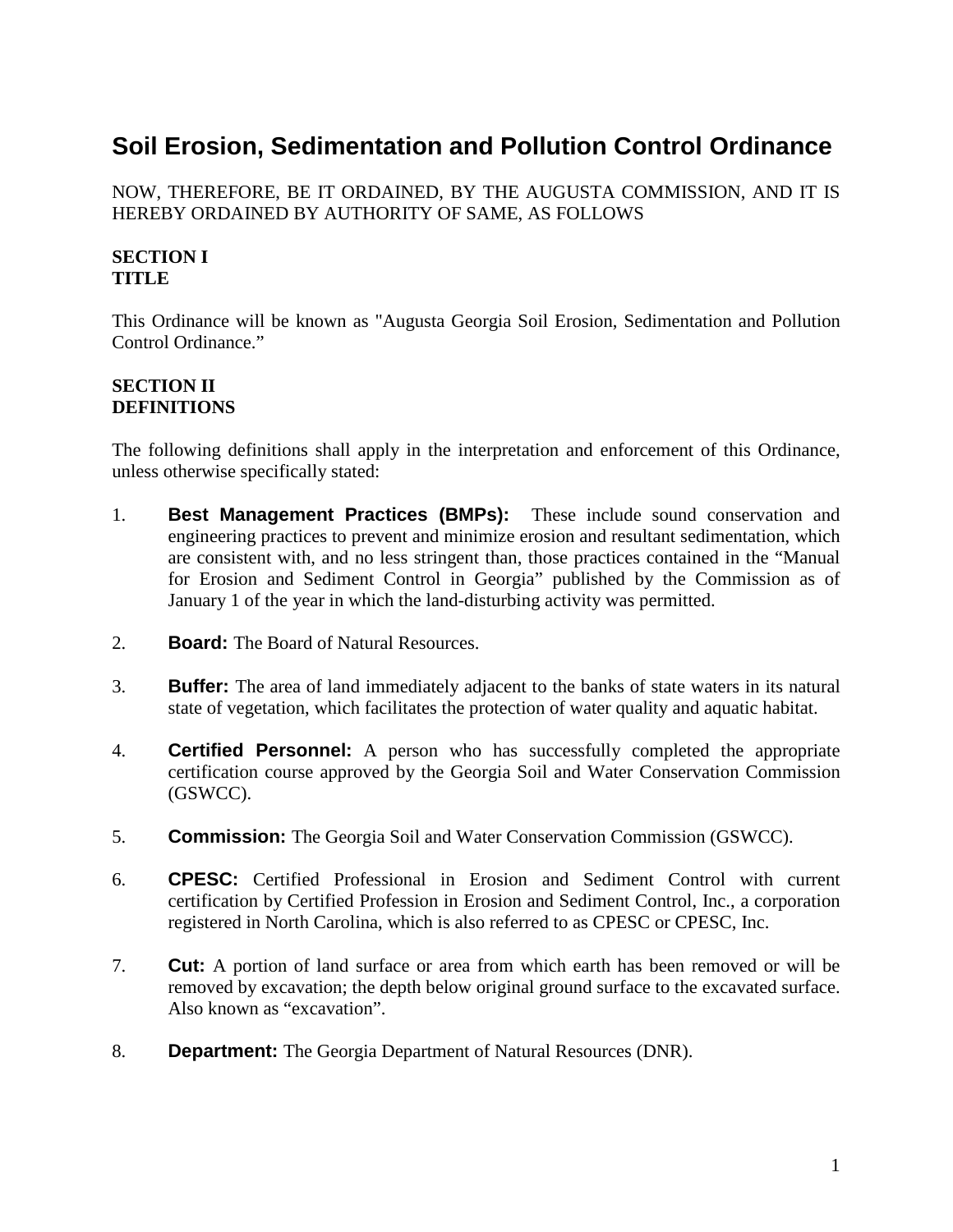- 9. **Design Professional:** A professional licensed by the State of Georgia in the field of: engineering, architecture, landscape architecture, forestry, geology, or land surveying; or a person that is a Certified Professional In Erosion and Sediment Control (CPESC) with a current certification by Certified Professional in Erosion and Sediment Control, Inc.
- 10. **Developer**: Refers to the person or persons, corporation, or other business applying for a permit to undertake land-disturbing activity and performing development within the scope of this Ordinance.
- 11. **Development**: Refers to any activity which would alter the elevation of the land, remove or destroy plant life, cause structure of any kind to be installed, erected, or removed, or a change of any kind from conditions existing as of the effective date of this Ordinance unless such activity is exempted under §7-3-33.
- 12. **Director:** The Director of the Environmental Protection Division or an authorized representative.
- 13. **District:** The Brier Creek Soil and Water Conservation District.
- 14. **Division**: The Environmental Protection Division (EPD) of the Georgia Department of Natural Resources (DNR).
- 15. **Drainage Structure:** A device composed of a virtually nonerodible material such as concrete, steel, plastic or other such material that conveys water from one place to another by intercepting the flow and carrying it to a release point for storm-water management, drainage control, or flood control purposes.
- 16. **Erosion:** The process by which land surface is worn away by the action of wind, water, ice or gravity.
- 17. **Erosion, Sedimentation and Pollution Control Plan:** A plan required by the Erosion and Sedimentation Act, O.C.G.A. Chapter 12-7, that includes, as a minimum, protections at least as stringent as the State General Permit, best management practices, and requirements in Section IV.C. of this Ordinance.
- 18. **Existing Grade:** The vertical location of the existing ground surface prior to any grading, excavation or filling.
- 19. **Fill:** A portion of land surface to which soil or other solid material has been added; the depth above the original ground surface or an excavation.
- 20. **Final Stabilization:** All soil disturbing activities at the site have been completed, and that for unpaved areas and areas not covered by permanent structures and areas located outside the waste disposal limits of a landfill cell that has been certified by EPD for waste disposal, 100% of the soil surface is uniformly covered in permanent vegetation with a density of 70% or greater, or equivalent permanent stabilization measures (such as the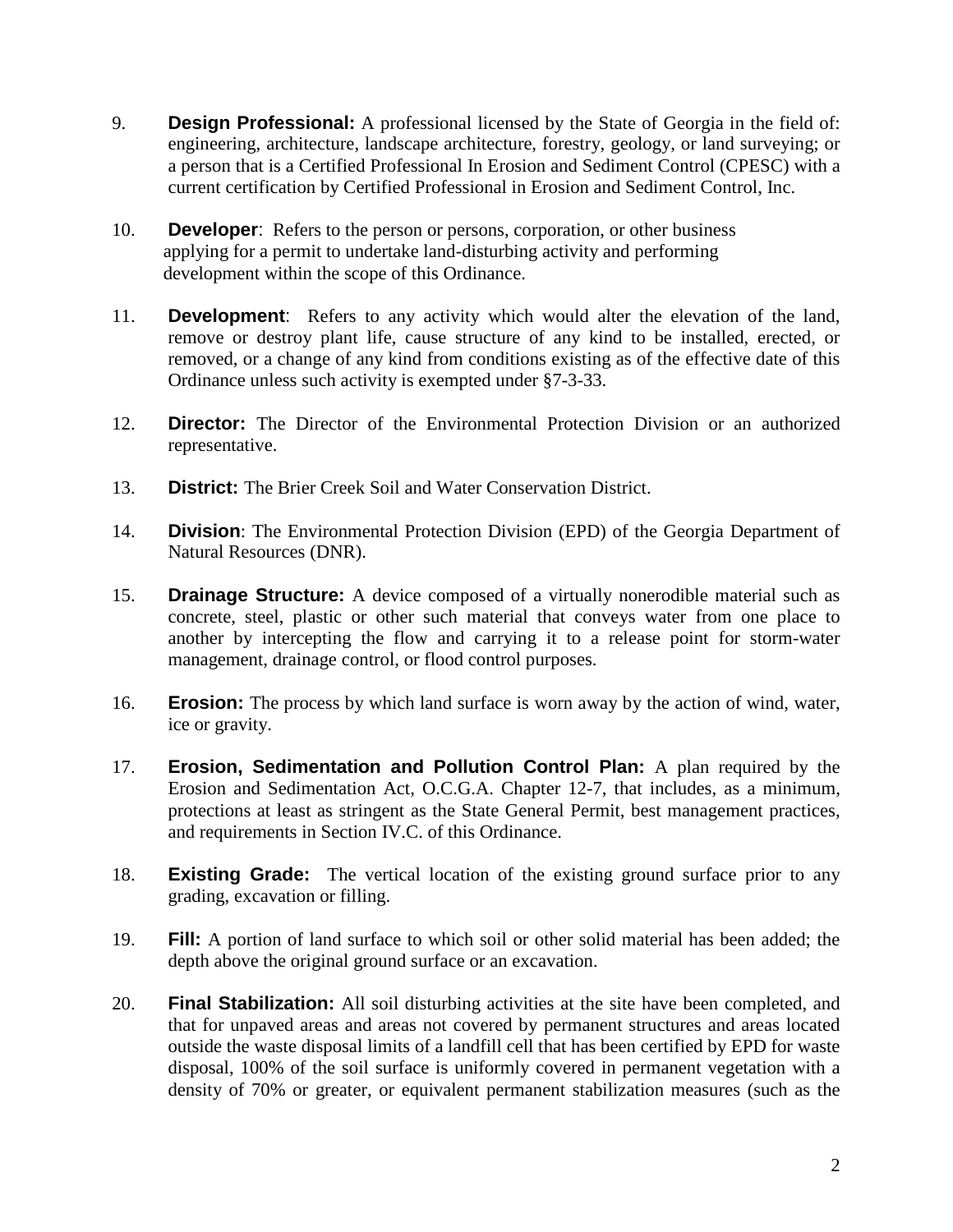use of rip-rap, gabions, permanent mulches or geotextiles) have been used. Permanent vegetation shall consist of: planted trees, shrubs, perennial vines; a crop of perennial vegetation appropriate for the time of year and region; or a crop of annual vegetation and a seeding of target crop perennials appropriate for the region. Final stabilization applies to each phase of construction.

- 21. **Finished Grade:** The final elevation and contour of the ground after cutting or filling and conforming to the proposed design.
- 22. **Grading:** Altering the shape of ground surfaces to a predetermined condition; this includes stripping, cutting, filling, stockpiling and shaping or any combination thereof and shall include the land in its cut or filled condition.
- 23. **Ground Elevation:** The original elevation of the ground surface prior to cutting or filling.
- 24. **Land-Disturbing Activity:** Any activity which may result in soil erosion from water or wind and the movement of sediments into state waters or onto lands within the state, including, but not limited to, clearing, dredging, grading, excavating, transporting, and filling of land but not including agricultural practices as described in Section III, Paragraph 5.
- 25. **Larger Common Plan of Development or Sale:** A contiguous area where multiple separate and distinct construction activities are occurring under one plan of development or sale. For the purposes of this paragraph, "plan" means an announcement; piece of documentation such as a sign, public notice or hearing, sales pitch, advertisement, drawing, permit application, zoning request, or computer design; or physical demarcation such as boundary signs, lot stakes, or surveyor markings, indicating that construction activities may occur on a specific plot.
- 26. **Local Issuing Authority:** The governing authority of any county or municipality which is certified pursuant to subsection (a) O.C.G.A. 12-7-8. The LIA in Augusta is the Executive Director of the Augusta Planning and Development Department. The Augusta Engineering Department is an extension of the LIA with respect to plan review and enforcement.
- 27. **Metropolitan River Protection Act (MRPA):** A state law referenced as O.C.G.A. 12-5-440 et. seq., which addresses environmental and developmental matters in certain metropolitan river corridors and their drainage basins.
- 28. **Mulching**: Refers to the application of plant or other suitable materials in the soil surface to conserve moisture, hold soil in place, and aid in establishing plant cover.
- 29. **Natural Ground Surface**: The ground surface in its original state before any grading, excavation or filling.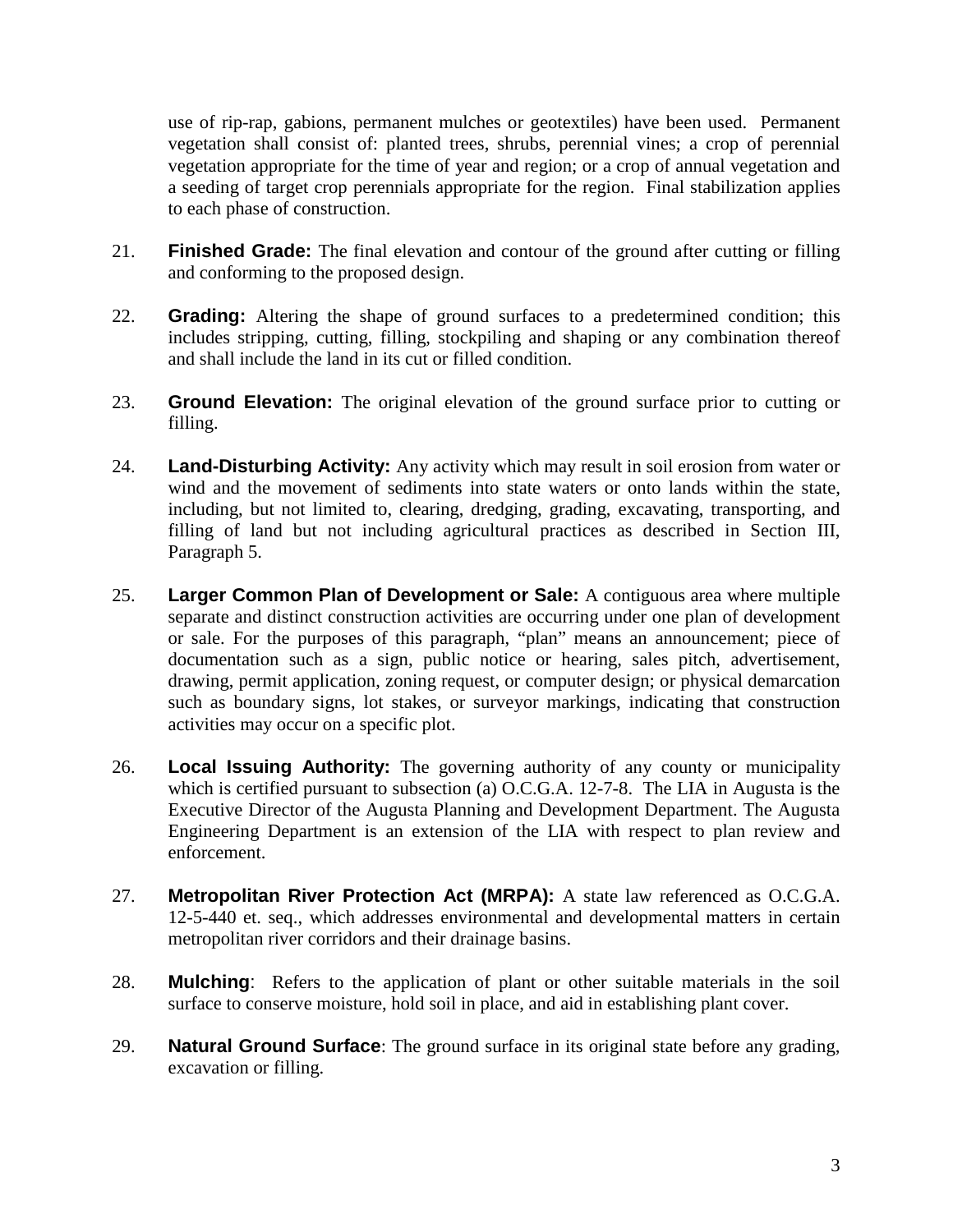- 30. **Nephelometric Turbidity Units (NTU):** Numerical units of measure based upon photometric analytical techniques for measuring the light scattered by finely divided particles of a substance in suspension. This technique is used to estimate the extent of turbidity in water in which colloidally dispersed or suspended particles are present.
- 31. **Notice of Intent (NOI):** A Notice of Intent form provided by EPD for coverage under the State General Permit.
- 32. **Notice of Termination (NOT):** A Notice of Termination form provided by EPD to terminate coverage under the State General Permit.
- 33. **One Hundred Year Floodplain / 1% Annual Chance Floodplain / Special Flood Hazard Area (SFHA)**: The area that is subject to flooding by the 1% annual chance flood (the flood that has a 1% chance of being equaled or exceeded in any given year).
- 34. **Operator:** The party or parties that have: (A) operational control of construction project plans and specifications, including the ability to make modifications to those plans and specifications; or (B) day-to-day operational control of those activities that are necessary to ensure compliance with an erosion, sedimentation and pollution control plan for the site or other permit conditions, such as a person authorized to direct workers at a site to carry out activities required by the erosion, sedimentation and pollution control plan or to comply with other permit conditions.
- 35. **Outfall:** The location where storm water in a discernible, confined and discrete conveyance, leaves a facility or site, or if there is a receiving water on site, becomes a point source discharging into that receiving water.
- 36. **Permit**: The authorization necessary to conduct a land-disturbing activity under the provisions of this Ordinance.
- 37. **Person**: Any individual, partnership, firm, association, joint venture, public or private corporation, trust, estate, commission, board, public or private institution, utility, cooperative, state agency, municipality or other political subdivision of the State of Georgia, any interstate body or any other legal entity.
- 38. **Phase or Phased:** Sub-parts or segments of construction projects where the sub-part or segment is constructed and stabilized prior to completing construction activities on the entire construction site.
- 39. **Planning :** Augusta Planning and Development Department
- 40. **Project**: The entire proposed development project regardless of the size of the area of land to be disturbed.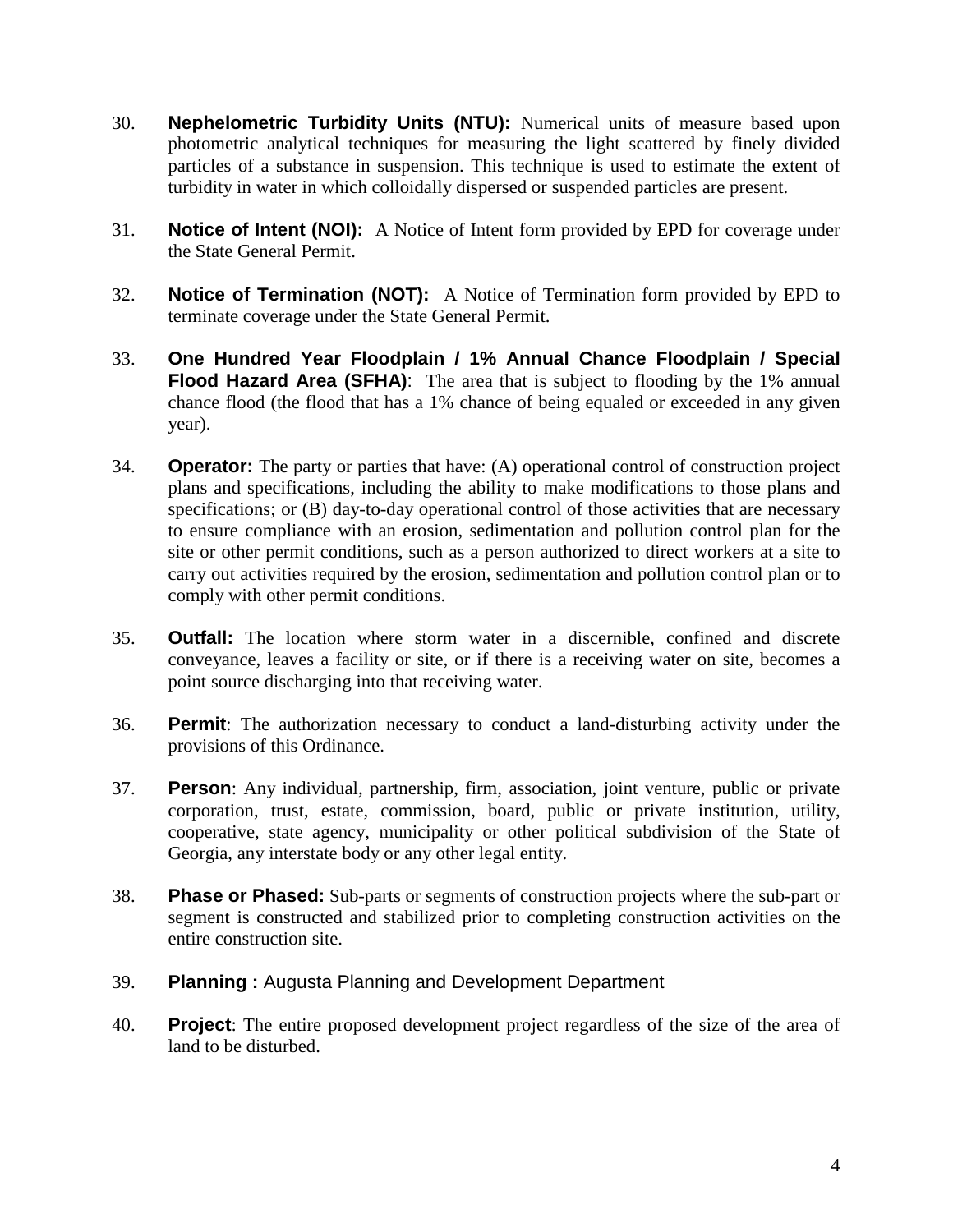- 41. **Properly Designed:** Designed in accordance with the design requirements and specifications contained in the "Manual for Erosion and Sediment Control in Georgia" (Manual) published by the Georgia Soil and Water Conservation Commission (GSWCC) as of January 1 of the year in which the land-disturbing activity was permitted and amendments to the Manual as approved by the Commission up until the date of NOI submittal.
- 42. **Roadway Drainage Structure**: A device such as a bridge, culvert, or ditch, composed of a virtually non-erodible material such as concrete, steel, plastic, or other such material that conveys water under a roadway by intercepting the flow on one side of a traveled roadway consisting of one or more defined lanes, with or without shoulder areas, and carrying water to a release point on the other side.
- 43. **Sediment:** Solid material, both organic and inorganic, that is in suspension, is being transported, or has been moved from its site of origin by wind, water, ice, or gravity as a product of erosion.
- 44. **Sedimentation**: The process by which eroded material is transported and deposited by the action of water, wind, ice or gravity.
- 45. **Soil and Water Conservation District Approved Plan**: An erosion, sedimentation and pollution control plan approved in writing by the Brier Creek Soil and Water Conservation District.
- 46. **Soil Erosion, Sedimentation and Pollution Control Measures**: Refers to mechanical measures used to reshape the land to intercept, divert, convey, retard, or otherwise control runoff, including, but not limited to, land grading, bench terraces, subsurface drains, diversions, berms, storm sewers, outlets, waterway stabilization structures, lines channels, sediment and debris basin, and stream channel and bank stabilization; and vegetative measures to provide temporary cover to help control erosion during construction and permanent cover to stabilize the site after construction is complete.
- 47. **Stabilization:** The process of establishing an enduring soil cover of vegetation by the installation of temporary or permanent structures for the purpose of reducing to a minimum the erosion process and the resultant transport of sediment by wind, water, ice or gravity.
- 48. **State General Permit:** The National Pollution Discharge Elimination System (NPDES) General Permit or permits for stormwater runoff from construction activities as is now in effect or as may be amended or reissued in the future pursuant to the state's authority to implement the same through federal delegation under the Federal Water Pollution Control Act, as amended, 33 U.S.C. Section 1251, et seq., and subsection (f) of Code Section 12-5-30.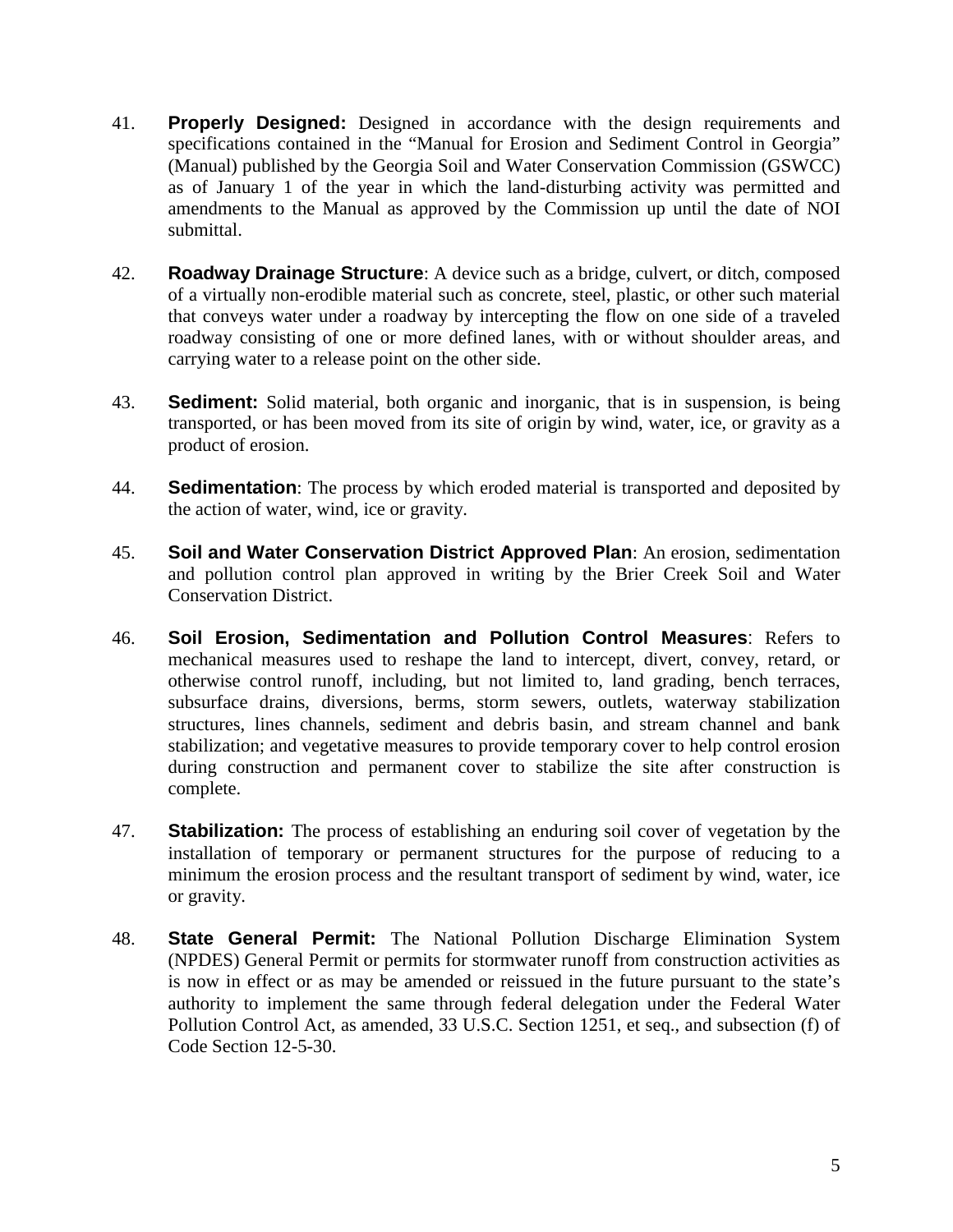- 49. **State Waters**: Any and all rivers, streams, creeks, branches, lakes, reservoirs, ponds, drainage systems, springs, wells, and other bodies of surface or subsurface water, natural or artificial, lying within or forming a part of the boundaries of Georgia which are not entirely confined and retained completely upon the property of a single individual, partnership, or corporation.
- 50. **Structural Erosion, Sedimentation and Pollution Control Practices**: Practices for the stabilization of erodible or sediment producing areas by utilizing the mechanical properties of matter for the purpose of either changing the surface of the land or storing, regulating or disposing of runoff to prevent excessive sediment loss. Examples of structural erosion and sediment control practices are riprap, sediment basins, dikes, level spreaders, waterways or outlets, diversions, grade stabilization structures and sediment traps, etc. Such practices can be found in the publication *Manual for Erosion and Sediment Control in Georgia.*
- 51. **Trout Streams:** All streams or portions of streams within the watershed as designated by the Wildlife Resources Division of the Georgia Department of Natural Resources under the provisions of the Georgia Water Quality Control Act, O.C.G.A. 12-5-20 in the rules and regulations for Water Quality Control, Chapter 391-3-6 at www.gaepd.org. Streams designated as primary trout waters are defined as water supporting a selfsustaining population of rainbow, brown or brook trout. Streams designated as secondary trout waters are those in which there is no evidence of natural trout reproduction, but are capable of supporting trout throughout the year. First order trout waters are streams into which no other streams flow except springs.
- 52. **Vegetative Erosion and Sedimentation Control Measures**: Measures for the stabilization of erodible or sediment producing areas by covering the soil with:
	- a. Permanent seeding, sprigging or planting, producing long-term vegetative cover, or
	- b. Temporary seeding, producing short-term vegetative cover, or
	- c. Sodding, covering areas with a turf of perennial sod forming grass.

Such measures can be found in the publication *Manual for Erosion and Sediment Control in Georgia.*

- 53. **Watercourse**: Any natural or artificial watercourse, stream, river, creek, channel, ditch, canal, conduit, culvert, drain, waterway, gully, ravine, or wash in which water flows either continuously or intermittently and which has a definite channel, bed and banks, and including any area adjacent thereto subject to inundation by reason of overflow or floodwater.
- 54. **Wetlands**: Those areas that are inundated or saturated by surface or ground water at a frequency and duration sufficient to support, and that under normal circumstances do support a prevalence of vegetation typically adapted for life in saturated soil conditions. Wetlands generally include swamps, marshes, bogs, and similar areas.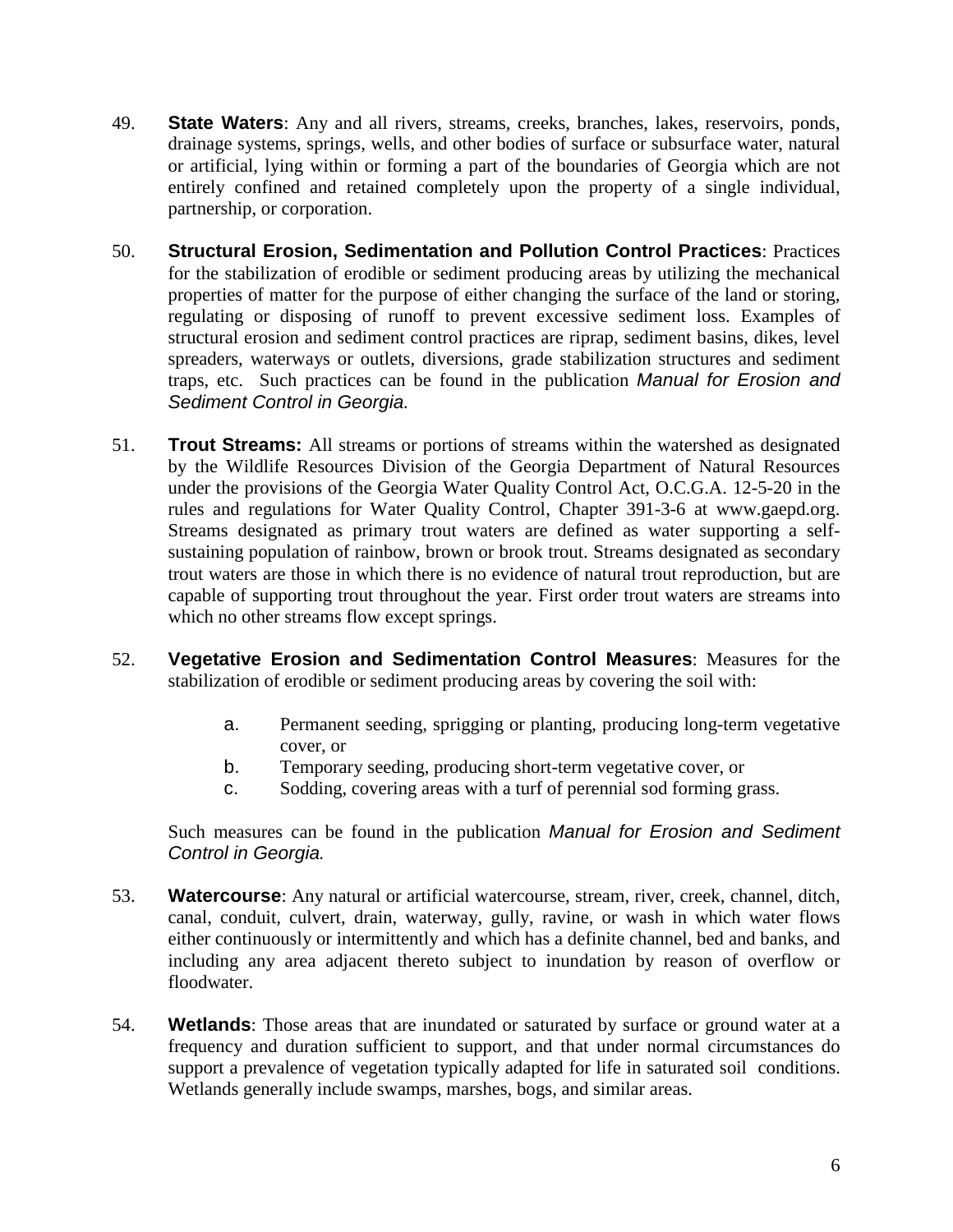### **SECTION III**

#### **EXEMPTIONS**

This Ordinance shall apply to any land disturbing activity undertaken by any person on any land except for the following:

- 1. Surface mining, as the same is defined in O.C.G.A. 12-4-72, "The Georgia Surface Mining Act of 1968";
- 2. Granite quarrying and land clearing for such quarrying;
- 3. Such minor land-disturbing activities as home gardens and individual home landscaping, repairs, maintenance work, fences, and other related activities which result in minor soil erosion;
- 4. The construction of single-family residences, when such construction disturbs less than one (1) acre and is not a part of a larger common plan of development or sale with a planned disturbance of equal to or greater than one (1) acre and not otherwise exempted under this paragraph; provided, however, that construction of any such residence shall conform to the minimum requirements as set forth in O.C.G.A. 12-7-6 and this paragraph. For single-family residence construction covered by the provisions of this paragraph, there shall be a buffer zone between the residence and any state waters classified as trout streams pursuant to Article 2 of Chapter 5 of the Georgia Water Quality Control Act. In any such buffer zone, no land-disturbing activity shall be constructed between the residence and the point where vegetation has been wrested by normal stream flow or wave action from the banks of the trout waters. For primary trout waters, the buffer zone shall be at least 50 horizontal feet, and no variance to a smaller buffer shall be granted. For secondary trout waters, the buffer zone shall be at least 50 horizontal feet, but the Director may grant variances to no less than 25 feet. Regardless of whether a trout stream is primary or secondary, for first order trout waters, which are streams into which no other streams flow except for springs, the buffer shall be at least 25 horizontal feet, and no variance to a smaller buffer shall be granted. The minimum requirements of subsection (b) of O.C.G.A. 12-7-6 and the buffer zones provided by this paragraph shall be enforced by the Local Issuing Authority;
- 5. Agricultural operations as defined in O.C.G.A. 1-3-3, "definitions", to include raising, harvesting or storing of products of the field or orchard; feeding, breeding or managing livestock or poultry; producing or storing feed for use in the production of livestock, including but not limited to cattle, calves, swine, hogs, goats, sheep, and rabbits or for use in the production of poultry, including but not limited to chickens, hens and turkeys; producing plants, trees, fowl, or animals; the production of aqua culture, horticultural, dairy, livestock, poultry, eggs and apiarian products; farm buildings and farm ponds;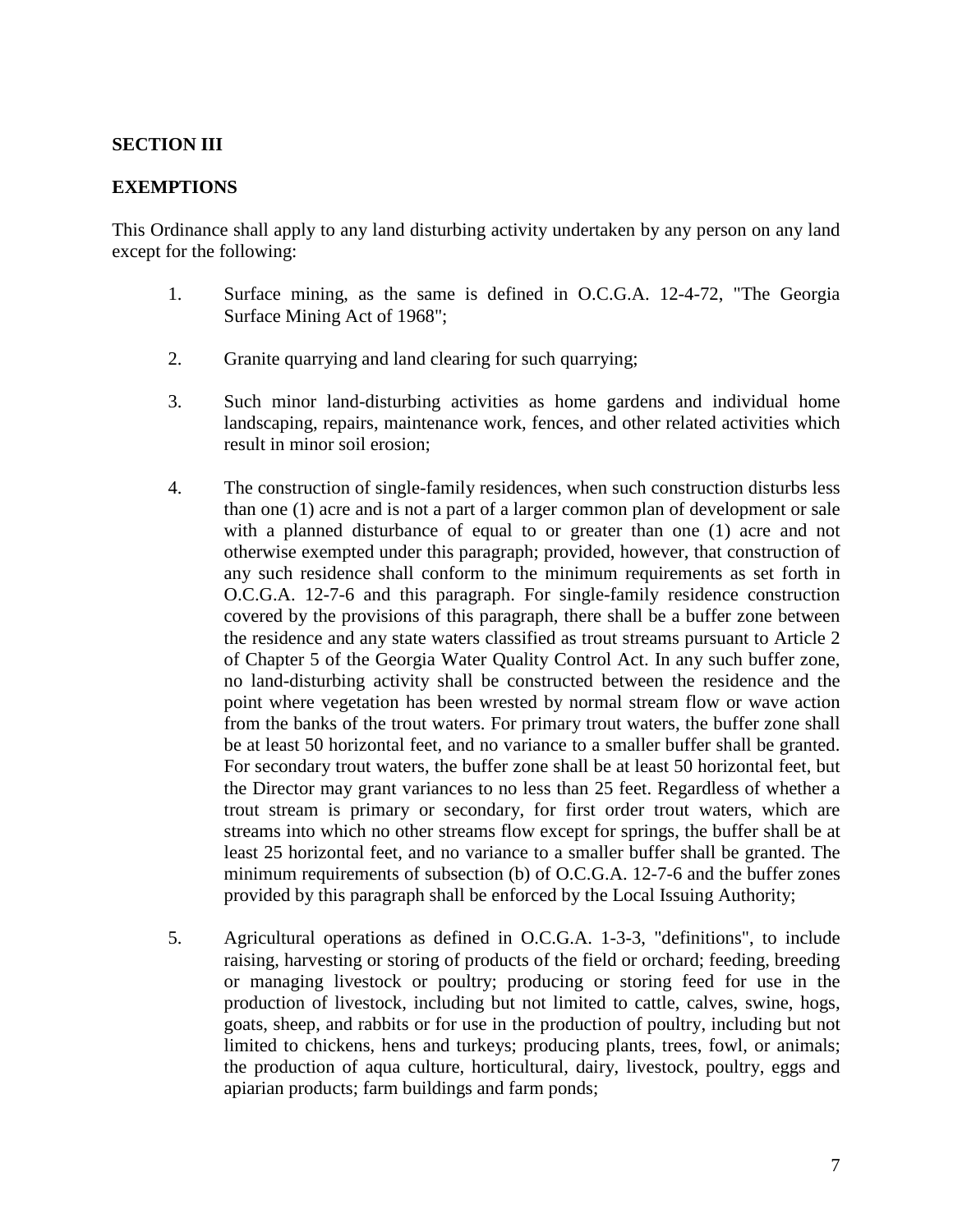- 6. Forestry land management practices, including harvesting; provided, however, that when such exempt forestry practices cause or result in land-disturbing or other activities otherwise prohibited in a buffer, as established in paragraphs (15) and (16) of Section IV C. of this Ordinance, no other land-disturbing activities, except for normal forest management practices, shall be allowed on the entire property upon which the forestry practices were conducted for a period of three years after completion of such forestry practices;
- 7. Any project carried out under the technical supervision of the Natural Resources Conservation Service of the United States Department of Agriculture;
- 8. Any project involving less than one (1) acre of disturbed area; provided, however, that this exemption shall not apply to any land-disturbing activity within a larger common plan of development or sale with a planned disturbance of equal to or greater than one (1) acre or within 200 feet of the bank of any state waters, and for purposes of this paragraph, "State Waters" excludes channels and drainage ways which have water in them only during and immediately after rainfall events and intermittent streams which do not have water in them year- round; provided, however, that any person responsible for a project which involves less than one (1) acre, which involves land-disturbing activity, and which is within 200 feet of any such excluded channel or drainage way, must prevent sediment from moving beyond the boundaries of the property on which such project is located and provided, further, that nothing contained herein shall prevent the Local Issuing Authority from regulating any such project which is not specifically exempted by paragraphs 1, 2, 3, 4, 5, 6, 7, 9 or 10 of this section;
- 9. Construction or maintenance projects, or both, undertaken or financed in whole or in part, or both, by the Department of Transportation, the Georgia Highway Authority, or the State Road and Tollway Authority; or any road construction or maintenance project, or both, undertaken by any county or municipality; provided, however, that construction or maintenance projects of the Department of Transportation or the State Road and Tollway Authority which disturb one (1) or more contiguous acres of land shall be subject to provisions of O.C.G.A. 12-7- 7.1; except where the Department of Transportation, the Georgia Highway Authority, or the State Road and Tollway Authority is a secondary permittee for a project located within a larger common plan of development or sale under the state general permit, in which case a copy of a notice of intent under the state general permit shall be submitted to the Local Issuing Authority; the Local Issuing Authority shall enforce compliance with the minimum requirements set forth in O.C.G.A. 12-7-6 as if a permit had been issued, and violations shall be subject to the same penalties as violations by permit holders;
- 10. Any land-disturbing activities conducted by any electric membership corporation or municipal electrical system or any public utility under the regulatory jurisdiction of the Public Service Commission, any utility under the regulatory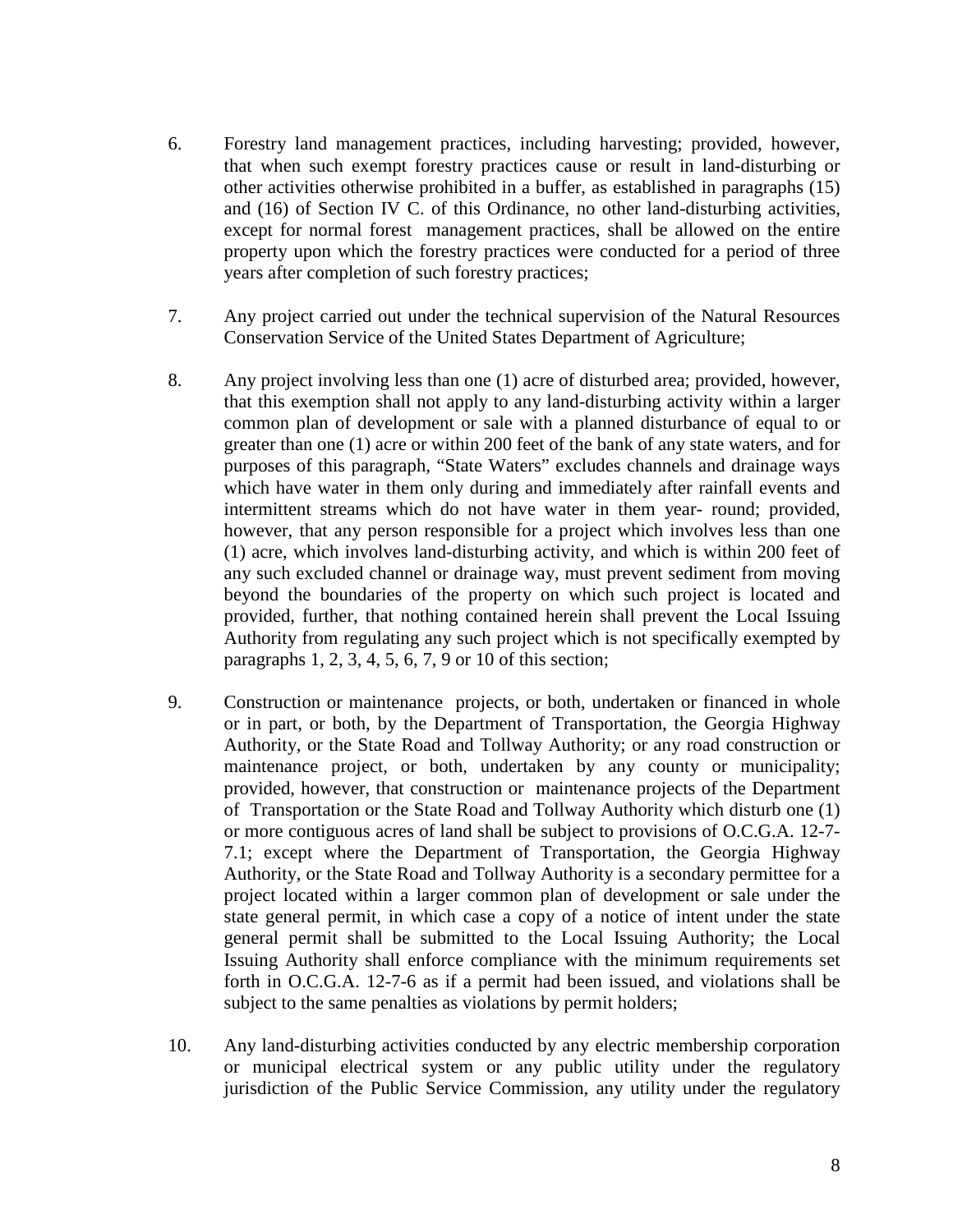jurisdiction of the Federal Energy Regulatory Commission, any cable television system as defined in O.C.G.A. 36-18-1, or any agency or instrumentality of the United States engaged in the generation, transmission, or distribution of power; except where an electric membership corporation or municipal electrical system or any public utility under the regulatory jurisdiction of the Public Service Commission, any utility under the regulatory jurisdiction of the Federal Energy Regulatory Commission, any cable television system as defined in O.C.G.A. 36- 18-1,or any agency or instrumentality of the United States engaged in the generation, transmission, or distribution of power is a secondary permittee for a project located within a larger common plan of development or sale under the state general permit, in which case the Local Issuing Authority shall enforce compliance with the minimum requirements set forth in O.C.G.A. 12-7-6 as if a permit had been issued, and violations shall be subject to the same penalties as violations by permit holders; and

11. Any public water system reservoir.

## **SECTION IV**

## **MINIMUM REQUIREMENTS FOR EROSION, SEDIMENTATION AND POLLUTION CONTROL USING BEST MANAGEMENT PRACTICES**

#### A. GENERAL PROVISIONS

Excessive soil erosion and resulting sedimentation can take place during land-disturbing activities if requirements of the Ordinance and the NPDES General Permit are not met. Therefore, plans for those land-disturbing activities which are not exempted by this Ordinance shall contain provisions for application of soil erosion, sedimentation and pollution control measures and practices. The provisions shall be incorporated into the erosion, sedimentation and pollution control plans. Soil erosion, sedimentation and pollution control measures and practices shall conform to the minimum requirements of Section IV B. & C. of this Ordinance. The application of measures and practices shall apply to all features of the site, including street and utility installations, drainage facilities and other temporary and permanent improvements. Measures shall be installed to prevent or control erosion, sedimentation and pollution during all stages of any land-disturbing activity in accordance with requirements of this Ordinance and the NPDES General Permit.

#### B. MINIMUM REQUIREMENTS / BMPs

1. Best management practices as set forth in Section IV B. & C. of this Ordinance shall be required for all land-disturbing activities. Proper design, installation, and maintenance of best management practices shall constitute a complete defense to any action by the Director or to any other allegation of noncompliance with paragraph (2) of this subsection or any substantially similar terms contained in a permit for the discharge of storm water issued pursuant to subsection (f) of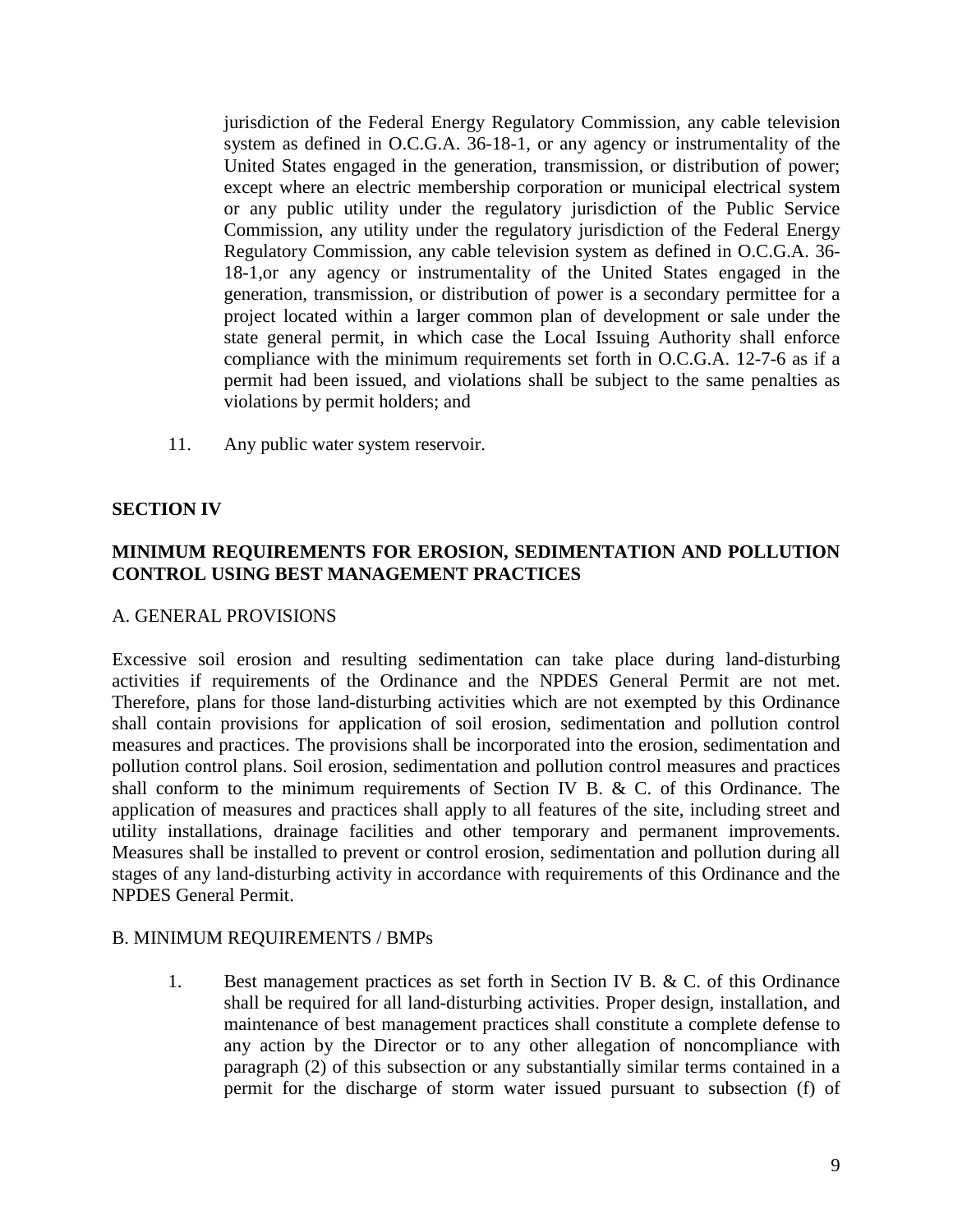O.C.G.A. 12-5-30, the "Georgia Water Quality Control Act". As used in this subsection the terms "proper design" and "properly designed" mean designed in accordance with the hydraulic design specifications contained in the "Manual for Erosion and Sediment Control in Georgia" specified in O.C.G.A. 12-7-6 subsection (b).

- 2. A discharge of storm water runoff from disturbed areas where best management practices have not been properly designed, installed, and maintained shall constitute a separate violation of any land disturbing permit issued by a Local Issuing Authority or of any state general permit issued by the Division pursuant to subsection (f) of O.C.G.A. 12-5-30, the "Georgia Water Quality Control Act", for each day on which such discharge results in the turbidity of receiving waters being increased by more than twenty-five (25) Nephelometric Turbidity Units for waters supporting warm water fisheries or by more than ten (10) Nephelometric Turbidity Units for waters classified as trout waters. The turbidity of the receiving waters shall be measured in accordance with guidelines to be issued by the Director. This paragraph shall not apply to any land disturbance associated with the construction of single family homes which are not part of a larger common plan of development or sale unless the planned disturbance for such construction is equal to or greater than five (5) acres.
- 3. Failure to properly design, install, or maintain best management practices shall constitute a violation of any land- disturbing permit issued by a Local Issuing Authority or of any state general permit issued by the Division pursuant to subsection (f) of Code Section 12-5-30, the "Georgia Water Quality Control Act", for each day on which such failure occurs.
- 4. The Director may require, in accordance with regulations adopted by the Board, reasonable and prudent monitoring of the turbidity level of receiving waters into which discharges from land disturbing activities occur.
- 5. The Local Issuing Authority may set more stringent buffer requirements than state in C.15 and 16, in light of O.C.G.A. subsection 12-7-6 (c).

## C.

The rules and regulations, ordinances, or resolutions adopted pursuant to O.C.G.A. 12-7-1 et. seq. for the purpose of governing land-disturbing activities shall require, as a minimum, protections at least as stringent as the state general permit; and best management practices, including sound conservation and engineering practices to prevent and minimize erosion and resultant sedimentation, which are consistent with, and no less stringent than, those practices contained in the *Manual for Erosion and Sediment Control in Georgia* published by the Georgia Soil and Water Conservation Commission as of January 1 of the year in which the landdisturbing activity was permitted, as well as the following: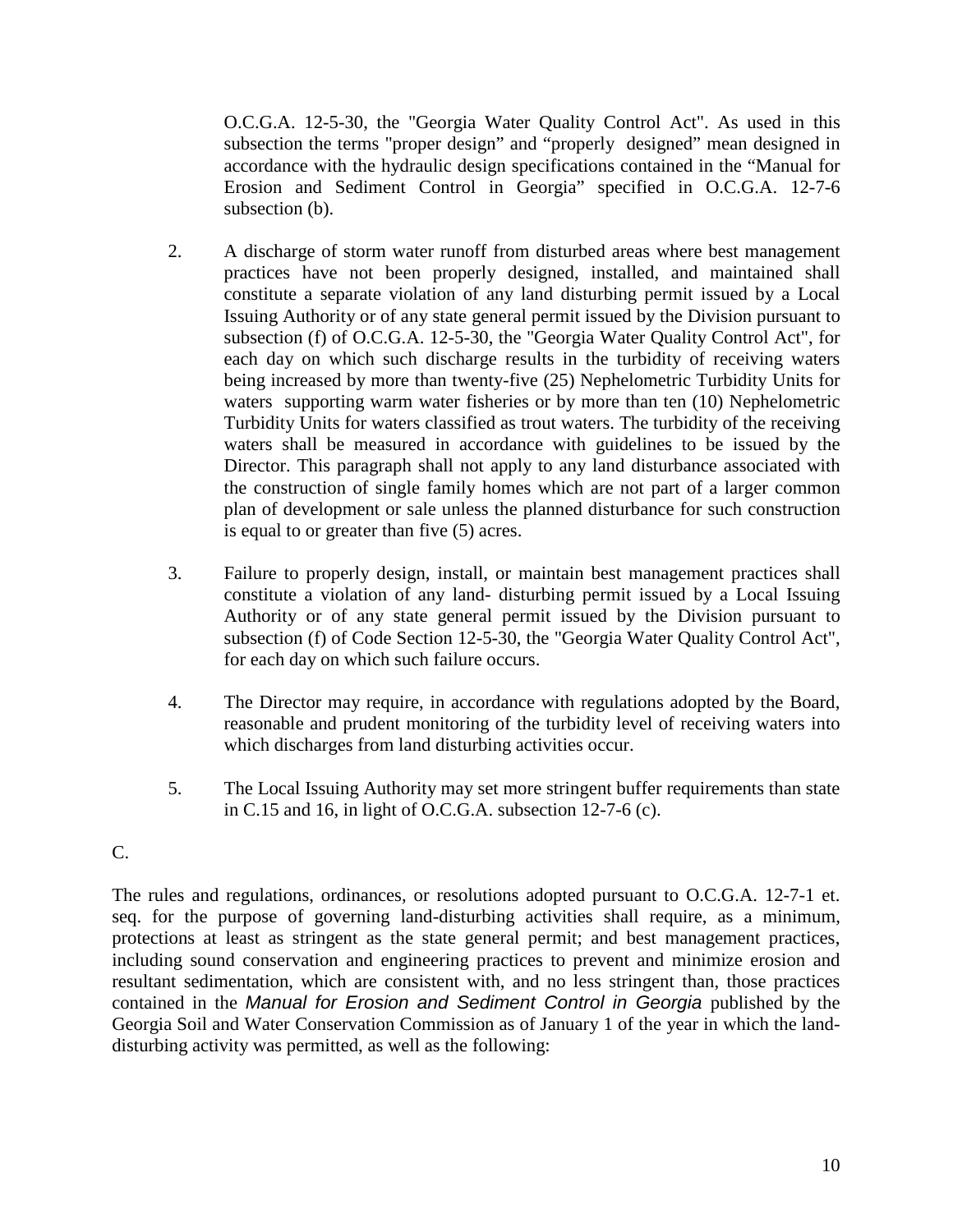- 1. Stripping of vegetation, regrading and other development activities shall be conducted in a manner so as to minimize erosion;
- 2. Cut-fill operations must be kept to a minimum;
- 3. Development plans must conform to topography and soil type so as to create the lowest practicable erosion potential;
- 4. Whenever feasible, natural vegetation shall be retained, protected and supplemented;
- 5. The disturbed area and the duration of exposure to erosive elements shall be kept to a practicable minimum;
- 6. Disturbed soil shall be stabilized as quickly as practicable;
- 7. Temporary vegetation or mulching shall be employed to protect exposed critical areas during development;
- 8. Permanent vegetation and structural erosion control practices shall be installed as soon as practicable;
- 9. To the extent necessary, sediment in run-off water must be trapped by the use of debris basins, sediment basins, silt traps, or similar measures until the disturbed area is stabilized. As used in this paragraph, a disturbed area is stabilized when it is brought to a condition of continuous compliance with the requirements of O.C.G.A. 12-7-1 et. seq.;
- 10. Adequate provisions must be provided to minimize damage from surface water to the cut face of excavations or the sloping of fills;
- 11. Cuts and fills may not endanger adjoining property;
- 12. Fills may not encroach upon natural watercourses or constructed channels in a manner so as to adversely affect other property owners;
- 13. Grading equipment must cross flowing streams by means of bridges or culverts except when such methods are not feasible, provided, in any case, that such crossings are kept to a minimum;
- 14. Land-disturbing activity plans for erosion, sedimentation and pollution control shall include provisions for treatment or control of any source of sediments and adequate sedimentation control facilities to retain sediments on-site or preclude sedimentation of adjacent waters beyond the levels specified in Section IV B. 2. of this Ordinance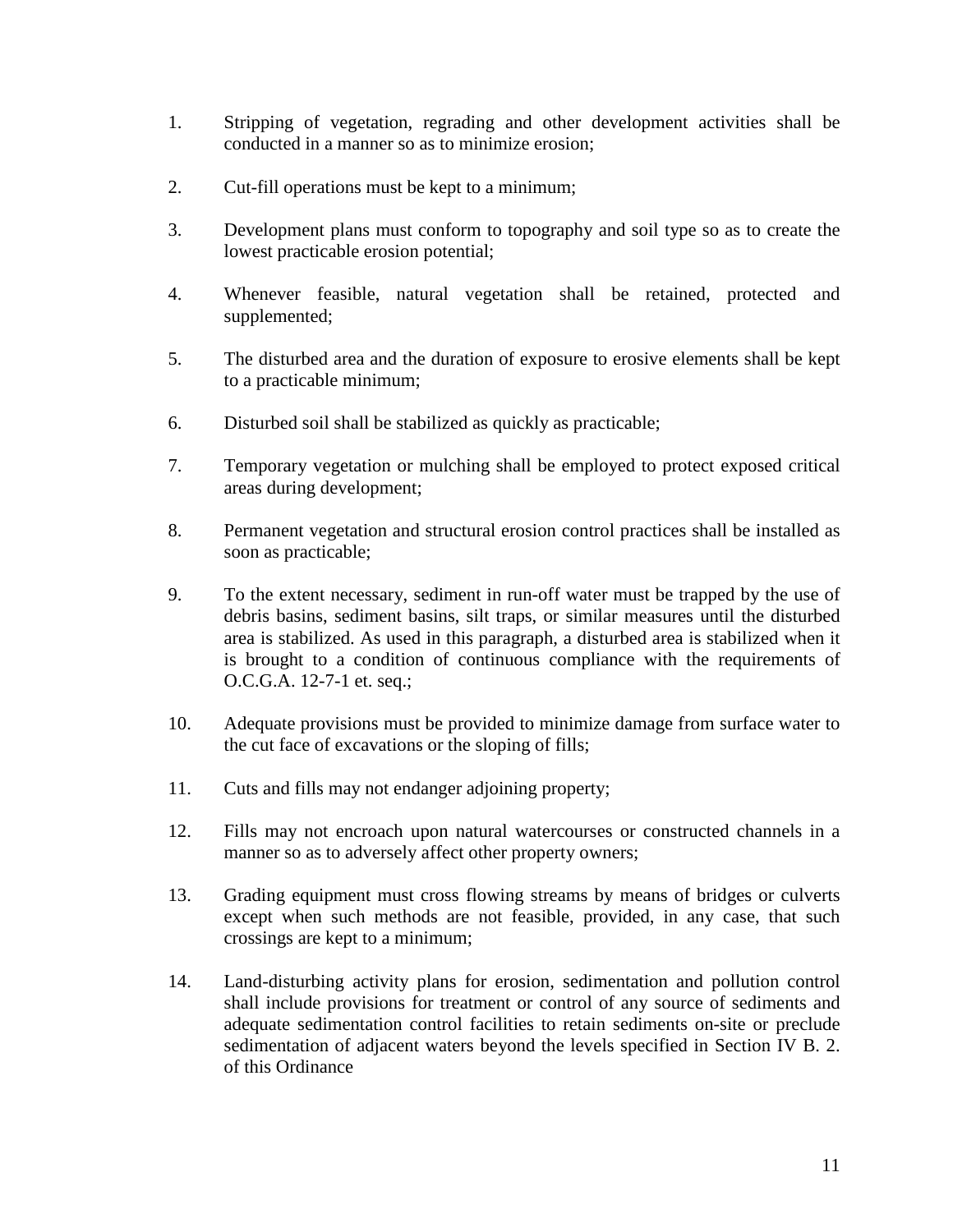- 15. Except as provided in paragraph (16) of this subsection, there is established a 25 foot buffer along the banks of all state waters, as measured horizontally from the point where vegetation has been wrested by normal stream flow or wave action, except where the Director determines to allow a variance that is at least as protective of natural resources and the environment, where otherwise allowed by the Director pursuant to O.C.G.A. 12-2-8, where a drainage structure or a roadway drainage structure must be constructed, provided that adequate erosion control measures are incorporated in the project plans and specifications, and are implemented; or along any ephemeral stream. As used in this provision, the term "ephemeral stream" means a stream: that under normal circumstances has water flowing only during and for a short duration (less than 48 hours) after precipitation events; that has the channel located above the ground-water table year round; for which ground water is not a source of water; and for which runoff from precipitation is the primary source of water flow. Unless exempted as along an ephemeral stream, the buffers of at least 25 feet established pursuant to part 6 of Article 5, Chapter 5 of Title 12, the "Georgia Water Quality Control Act", shall remain in force unless a variance is granted by the Director as provided in this paragraph. The following requirements shall apply to any such buffer:
	- a. No land-disturbing activities shall be conducted within a buffer and a buffer shall remain in its natural, undisturbed state of vegetation until all land disturbing activities on the construction site are completed. Once the final stabilization of the site is achieved, a buffer may be thinned or trimmed of vegetation as long as a protective vegetative cover remains to protect water quality and aquatic habitat and a natural canopy is left in sufficient quantity to keep shade on the stream bed; provided, however, that any person constructing a single family residence, when such residence is constructed by or under contract with the owner for his or her own occupancy, may thin or trim vegetation in a buffer at any time as long as protective vegetative cover remains to protect water quality and aquatic habitat and a natural canopy is left in sufficient quantity to keep shade on the stream bed; and
	- b. The buffer shall not apply to the following land-disturbing activities, provided that they occur at an angle, as measured from the point of crossing, within 25 degrees of perpendicular to the stream; cause a width of disturbance of not more than 50 feet within the buffer; and adequate erosion control measures are incorporated into the project plans and specifications and are implemented: (i) Stream crossings for water lines; or (ii) Stream crossings for sewer lines; and
- 16. There is established a 50 foot buffer as measured horizontally from the point where vegetation has been wrested by normal stream flow or wave action, along the banks of any state waters classified as "trout streams" pursuant to Article 2 of Chapter 5 of Title 12, the "Georgia Water Quality Control Act", except where a roadway drainage structure must be constructed ; provided, however, that small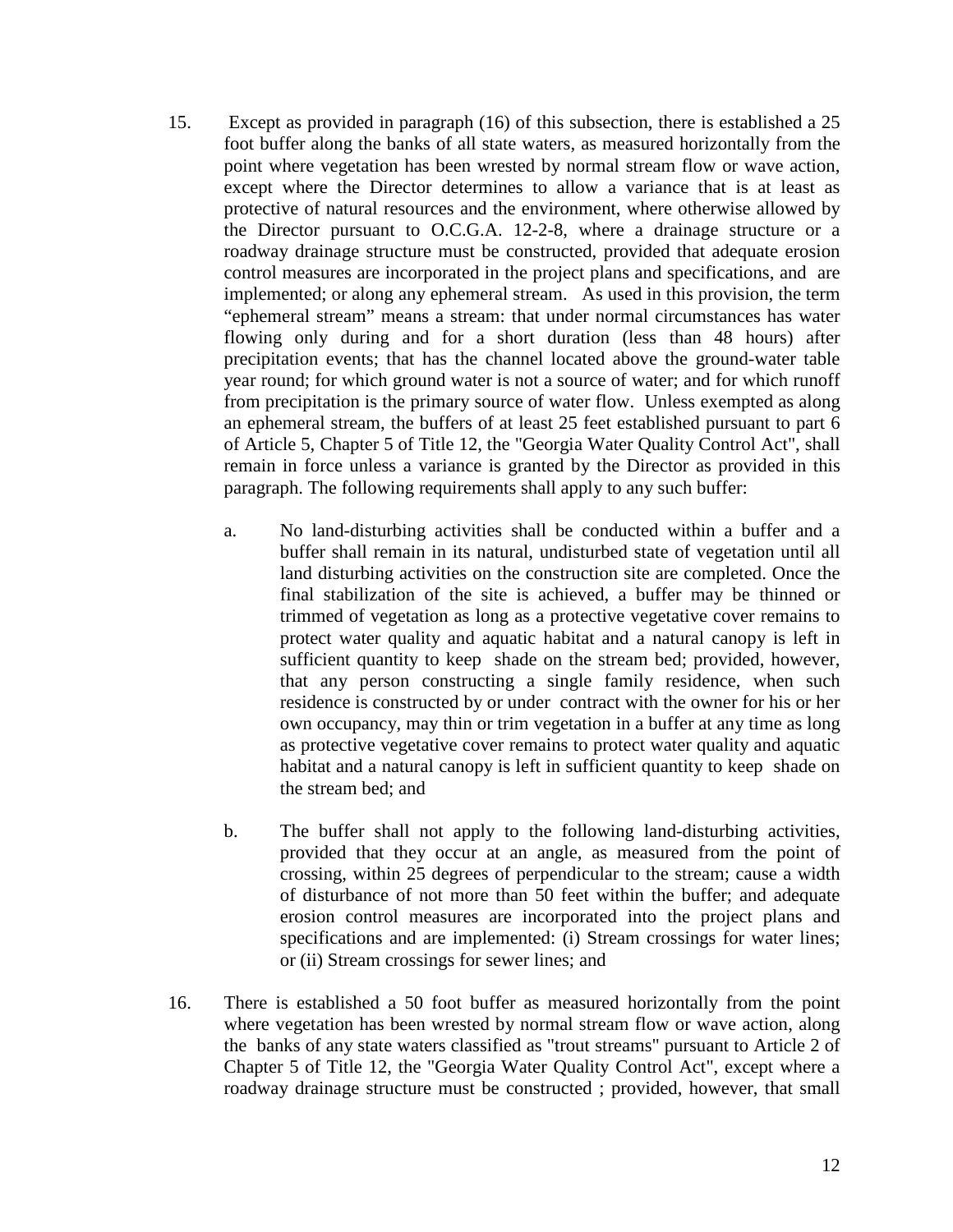springs and streams classified as trout streams which discharge an average annual flow of 25 gallons per minute or less shall have a 25 foot buffer or they may be piped, at the discretion of the landowner, pursuant to the terms of a rule providing for a general variance promulgated by the Board, so long as any such pipe stops short of the downstream landowner's property and the landowner complies with the buffer requirement for any adjacent trout streams. The Director may grant a variance from such buffer to allow land-disturbing activity, provided that adequate erosion control measures are incorporated in the project plans and specifications and are implemented. The following requirements shall apply to such buffer:

- a. No land-disturbing activities shall be conducted within a buffer and a buffer shall remain in its natural, undisturbed, state of vegetation until all land disturbing activities on the construction site are completed. Once the final stabilization of the site is achieved, a buffer may be thinned or trimmed of vegetation as long as a protective vegetative cover remains to protect water quality and aquatic habitat and a natural canopy is left in sufficient quantity to keep shade on the stream bed: provided, however, that any person constructing a single– family residence, when such residence is constructed by or under contract with the owner for his or her own occupancy, may thin or trim vegetation in a buffer at any time as long as protective vegetative cover remains to protect water quality and aquatic habitat and a natural canopy is left in sufficient quantity to keep shade on the stream bed; and
- b. The buffer shall not apply to the following land-disturbing activities, provided that they occur at an angle, as measured from the point of crossing, within 25 degrees of perpendicular to the stream; cause a width of disturbance of not more than 50 feet within the buffer; and adequate erosion control measures are incorporated into the project plans and specifications and are implemented: (i) Stream crossings for water lines; or (ii) Stream crossings for sewer lines.
- D. Nothing contained in O.C.G.A. 12-7-1 et. seq. shall prevent any Local Issuing Authority from adopting rules and regulations, ordinances, or resolutions which contain stream buffer requirements that exceed the minimum requirements in Section IV B. & C. of this Ordinance.
- E. The fact that land-disturbing activity for which a permit has been issued results in injury to the property of another shall neither constitute proof of nor create a presumption of a violation of the standards provided for in this Ordinance or the terms of the permit.

#### **SECTION V**

#### **APPLICATION/PERMIT PROCESS**

A. GENERAL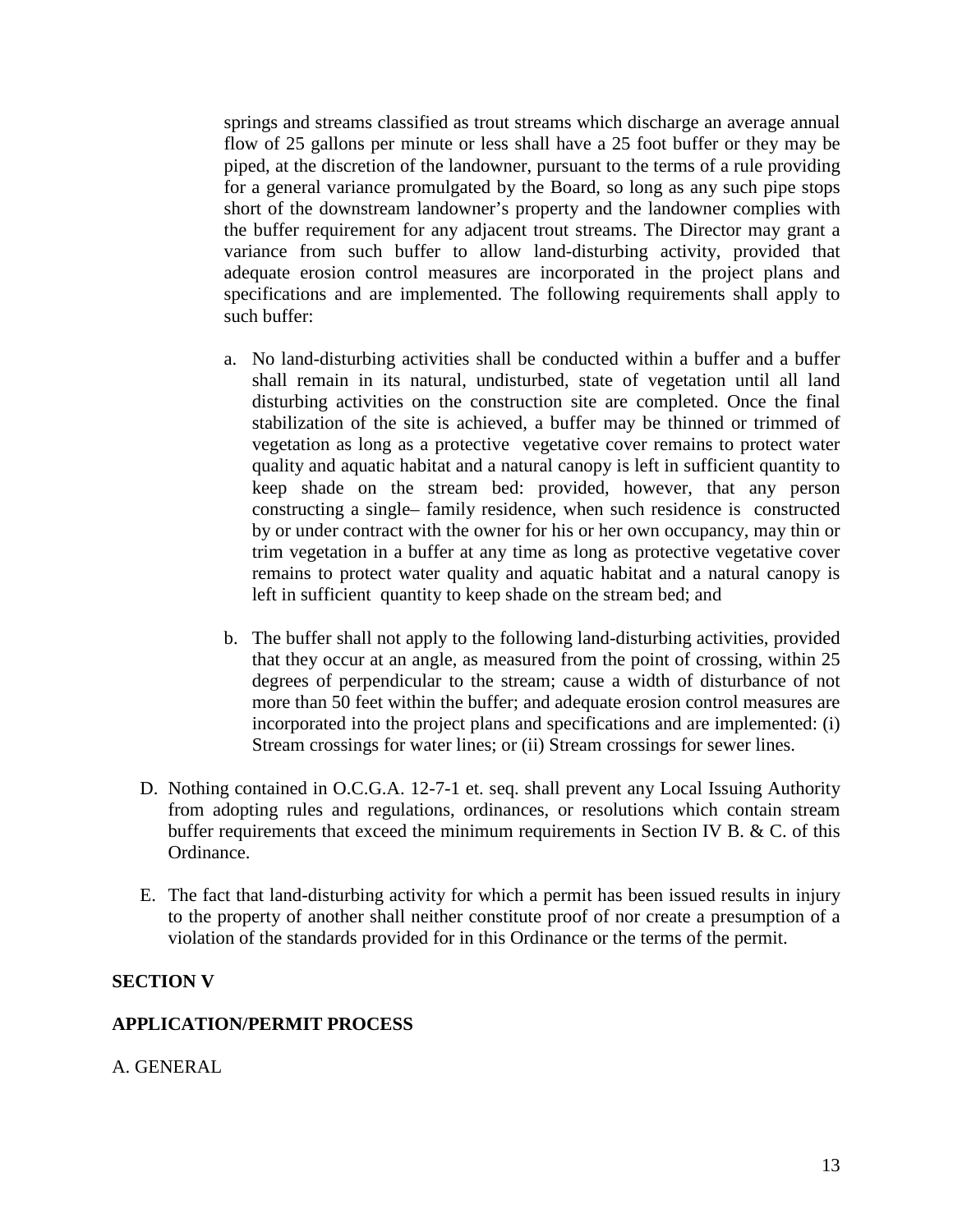The property owner, developer and designated planners and engineers shall design and review before submittal the general development plans. The Local Issuing Authority shall review the tract to be developed and the area surrounding it. They shall consult the Zoning Ordinance, Stormwater Management Ordinance, Subdivision Ordinance, Flood Damage Prevention Ordinance, this Ordinance, and any other ordinances, rules, regulations or permits, which regulate the development of land within the jurisdictional boundaries of the Local Issuing Authority. However, the owner and/or operator are the only parties who may obtain a permit.

### B. APPLICATION REQUIREMENTS

- 1. No person shall conduct any land disturbing activity within the jurisdictional boundaries of Augusta, Georgia without first obtaining a permit from the Augusta-Richmond County Planning Commission to perform such activity and providing a copy of the Notice of Intent submitted to EPD, if applicable.
- 2. The application for a permit shall be submitted to the Augusta-Richmond County Planning Commission and must include the applicant's erosion, sedimentation and pollution control plan with supporting data, as necessary. Said plans shall include, as a minimum, the data specified in Section V C. of this Ordinance. Erosion, sedimentation and pollution control plans, together with supporting data, must demonstrate affirmatively that the land-disturbing activity proposed will be carried out in such a manner that the provisions of Section IV B. & C. of this Ordinance will be met. Applications for a permit will not be accepted unless accompanied by the applicable number of the applicant's erosion, sedimentation and pollution control plans. All applications shall contain a certification stating that the plan preparer or the designee thereof visited the site prior to creation of the plan in accordance with EPD Rule 391-3-7- .10.
- 3. In addition to the local permitting fees, fees will also be assessed pursuant to paragraph (5) subsection (a) of O.C.G.A. 12-5-23, provided that such fees shall not exceed \$80.00 per acre of land disturbing activity, and these fees shall be calculated and paid by the primary permittee as defined in the state general permit for each acre of land-disturbing activity included in the planned development or each phase of development. All applicable fees shall be paid prior to issuance of the land disturbance permit. In a jurisdiction that is certified pursuant to subsection (a) of O.C.G.A. 12-7-8 half of such fees levied shall be submitted to the Division; except that any and all fees due from an entity which is required to give notice pursuant to paragraph (9) or (10) of O.C.G.A. 12- 7-17 shall be submitted in full to the Division, regardless of the existence of a Local Issuing Authority in the jurisdiction.
- 4. Immediately upon receipt of an application and plan for a permit, the Local Issuing Authority shall refer the application and plan to the District for its review and approval or disapproval concerning the adequacy of the erosion, sedimentation and pollution control plan. The District shall approve or disapprove a plan within 35 days of receipt. Failure of the District to act within 35 days shall be considered an approval of the pending plan. The results of the District review shall be forwarded to the Local Issuing Authority. No permit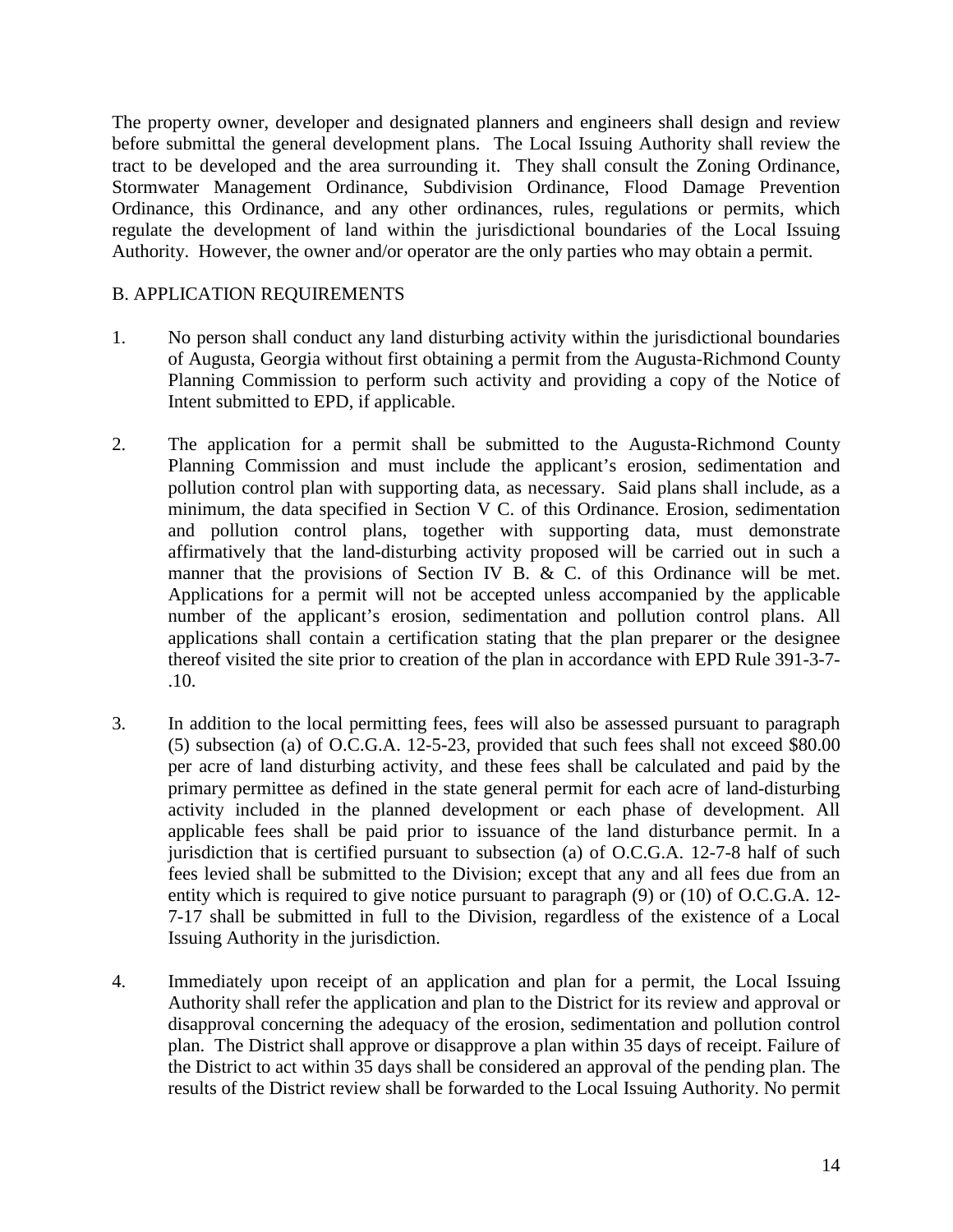will be issued unless the plan has been approved by the District, and any variances required by Section IV C. 15. & 16 has been obtained, all fess have been paid, and bonding, if required as per Section V B.6. have been obtained. Such review will not be required if the Local Issuing Authority and the District have entered into an agreement which allows the Local Issuing Authority to conduct such review and approval of the plan without referring the application and plan to the District. The Local Issuing Authority with plan review authority shall approve or disapprove a revised Plan submittal within 35 days of receipt. Failure of the Local Issuing Authority with plan review authority to act within 35 days shall be considered an approval of the revised plan submittal.

- 5. If a permit applicant has had two or more violations of previous permits, this Ordinance section, or the Erosion and Sedimentation Act, as amended, within three years prior to the date of filing the application under consideration, the Local Issuing Authority may deny the permit application.
- 6. The Local Issuing Authority may require the permit applicant to post a bond in the form of government security, cash, irrevocable letter of credit, or any combination thereof up to, but not exceeding, \$3,000.00 per acre or fraction thereof of the proposed landdisturbing activity, prior to issuing the permit. If the applicant does not comply with this section or with the conditions of the permit after issuance, the Local Issuing Authority may call the bond or any part thereof to be forfeited and may use the proceeds to hire a contractor to stabilize the site of the land-disturbing activity and bring it into compliance. These provisions shall not apply unless there is in effect an ordinance or statute specifically providing for hearing and judicial review of any determination or order of the Local Issuing Authority with respect to alleged permit violations.

## C. PLAN REQUIREMENTS

1. Plans must be prepared to meet the minimum requirements as contained in Section IV B. & C. of this Ordinance, or through the use of more stringent, alternate design criteria which conform to sound conservation and engineering practices. The *Manual for Erosion and Sediment Control in Georgia* is hereby incorporated by reference into this Ordinance. The plan for the land-disturbing activity shall consider the interrelationship of the soil types, geological and hydrological characteristics, topography, watershed, vegetation, proposed permanent structures including roadways, constructed waterways, sediment control and storm water management facilities, local ordinances and State laws. Maps, drawings, and supportive computations shall bear the signature and seal of the certified design professional. Persons involved in land development design, review, permitting, construction, monitoring, or inspections of any land-disturbing activity shall meet the education and training certification requirements, dependent on his or her level of involvement with the process, as developed by the Commission and in consultation with the Division and the Stakeholder Advisory Board created pursuant to O.C.G.A. 12-7-20.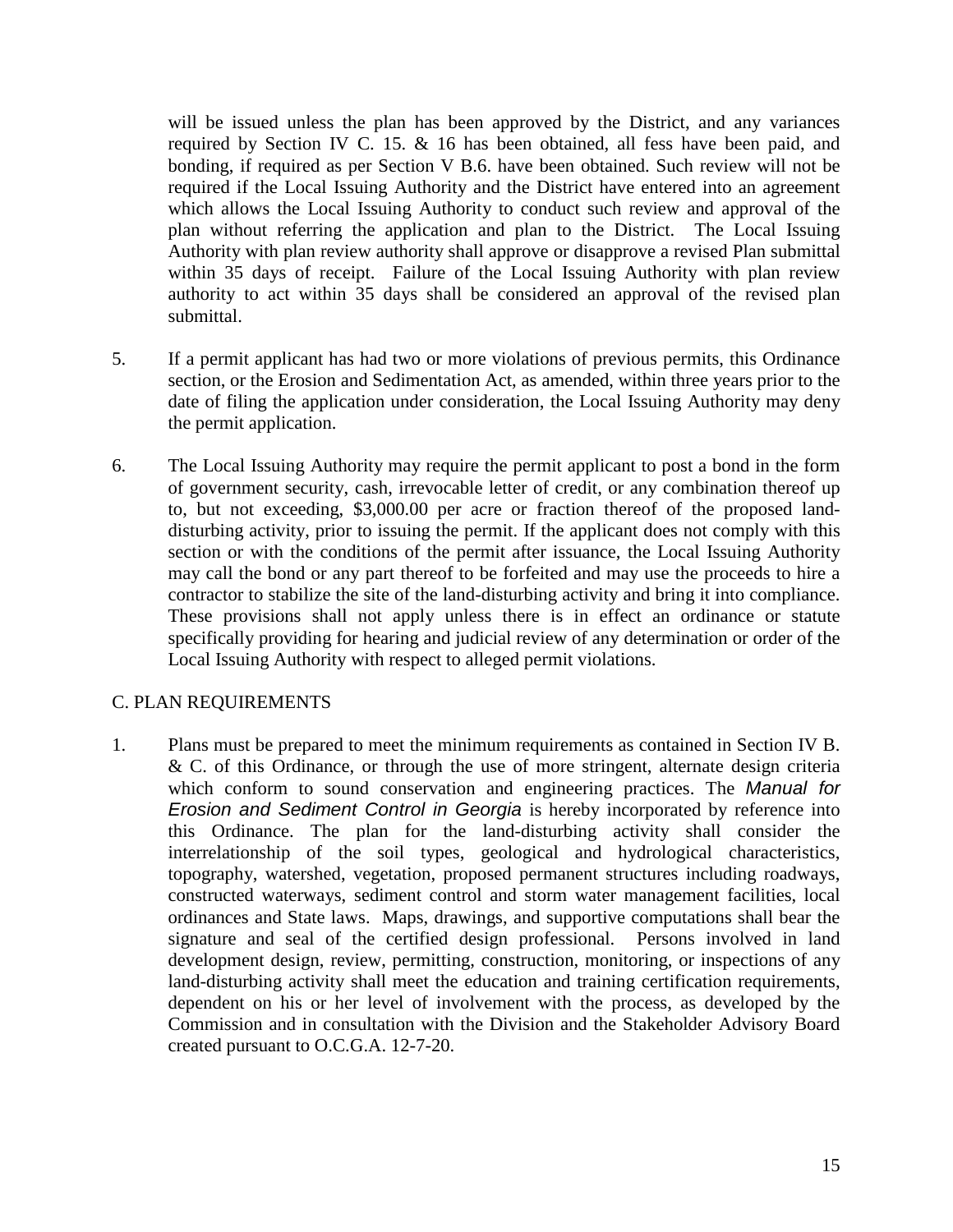- 2. Data Required for Site Plan shall include all the information required from the appropriate Erosion, Sedimentation and Pollution Control Plan Review Checklist established by the Commission as of January 1 of the year in which the land-disturbing activity was permitted.
- 3. Plot plans for single family homes on individual lots shall illustrate the best management practices the contractor will implement during construction to prevent soil erosion and damage to adjoining properties as a result of erosion; the plot plan shall illustrate positive storm water drainage to an existing storm water structure; and the plot plan shall illustrate the method for permanently stabilizing the disturbed soil upon completion of construction.

The following shall be illustrated on residential plot plans.

- a. Contractors name.
- b. Street name and property address
- c. Lot dimensions drawn to scale
- d. All drainage and utility easements
- e. Existing drainage swales
- f. Footprint of building
- g. Building setback dimensions
- h. Best management practices to be implemented:
	- 1. Sediment barriers
	- 2. Proposed drainage swales
	- 3. Construction exit
	- 4. Maintenance
- i. Positive storm water drainage from the lot to an existing storm water structure. Direction of flow to be indicated by arrows. Existing storm water structure includes paved streets, drainage structure inlets, drainage ditches, and swales.
- j. How disturbed soils will be permanently stabilized.
- k. 100-Year floodplain data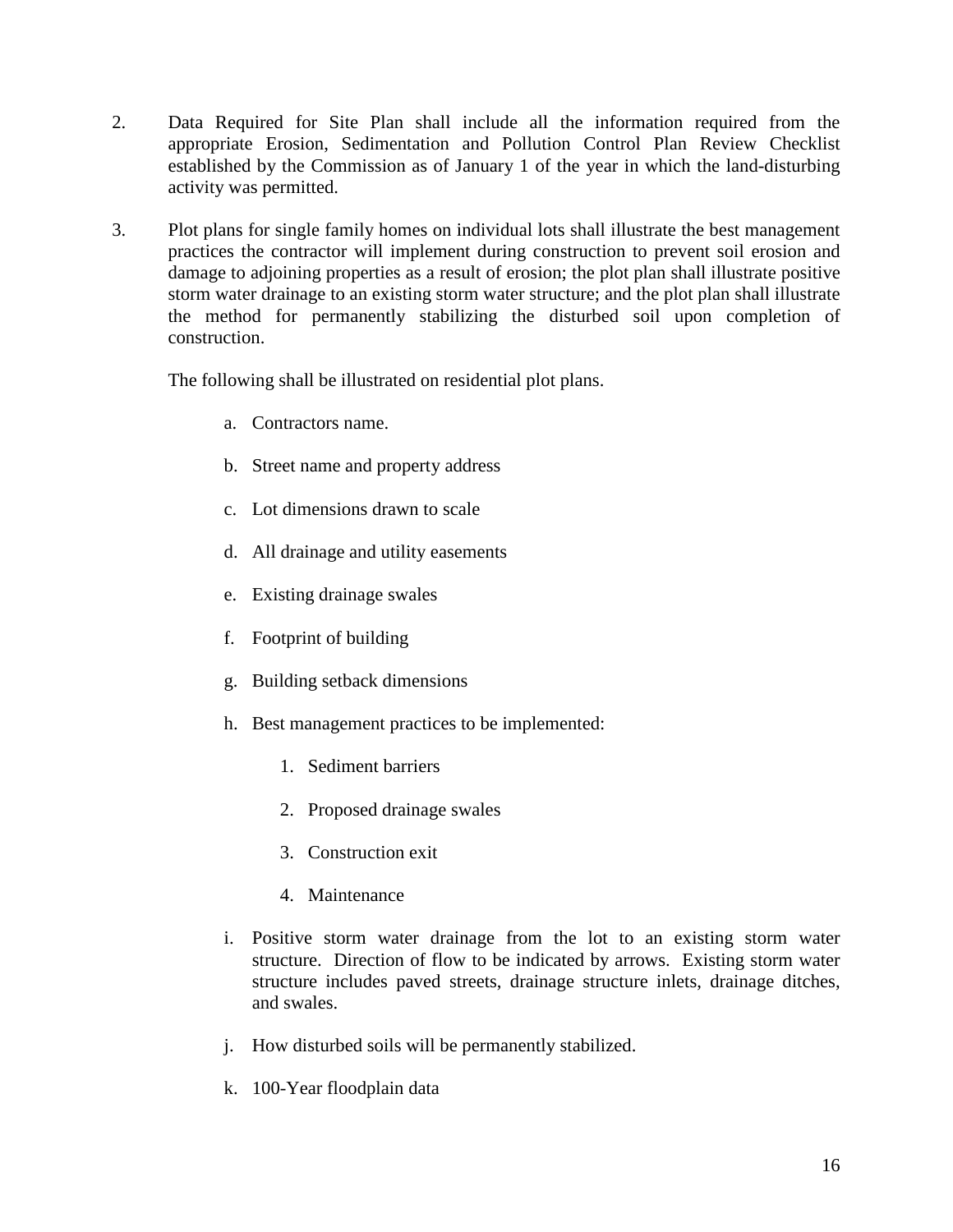- l. Existing structures on property.
- m. Wetlands data
- n. Distance to any stream, creek or water body on or adjacent to (within 200 feet of) the proposed site.
- o. Delineate 25 feet state water buffer, as applicable.

#### D. PERMITS

- 1. Permits shall be issued or denied as soon as practicable but in any event not later than forty-five (45) days after receipt by the Local Issuing Authority of a completed application, providing variances and bonding are obtained, where necessary and all applicable fees have been paid prior to the permit issuance. The permit shall include conditions under which the activity may be undertaken.
- 2. No permit shall be issued by the Local Issuing Authority unless the erosion, sedimentation and pollution control plan has been approved by the District and the Local Issuing Authority has affirmatively determined that the plan is in compliance with this Ordinance, any variances required by Section IV C. 15. & 16 are obtained, bonding requirements, if necessary, as per Section V B. 6. are met and all ordinances and rules and regulations in effect within the jurisdictional boundaries of the Local Issuing Authority are met. If the permit is denied, the reason for denial shall be furnished to the applicant.
- 3. Any land-disturbing activities by a Local Issuing Authority shall be subject to the same requirements of this Ordinance, and any other ordinances relating to land development, as are applied to private persons and the Division shall enforce such requirements upon the Local Issuing Authority.
- 4. If the tract is to be developed in phases, then a separate permit shall be required for each phase.
- 5. The permit may be suspended, revoked, or modified by the Local Issuing Authority, as to all or any portion of the land affected by the plan, upon finding that the holder or his successor in the title is not in compliance with the approved erosion and sedimentation control plan or that the holder or his successor in title is in violation of this Ordinance. A holder of a permit shall notify any successor in title to him as to all or any portion of the land affected by the approved plan of the conditions contained in the permit.
- 5. The Local Issuing Authority may reject a permit application if the applicant has had two or more violations of previous permits or the Erosion and Sedimentation Act permit requirements within three (3) years prior to the date of the application, in light of O.C.G.A. 12-7-7 (f) (1).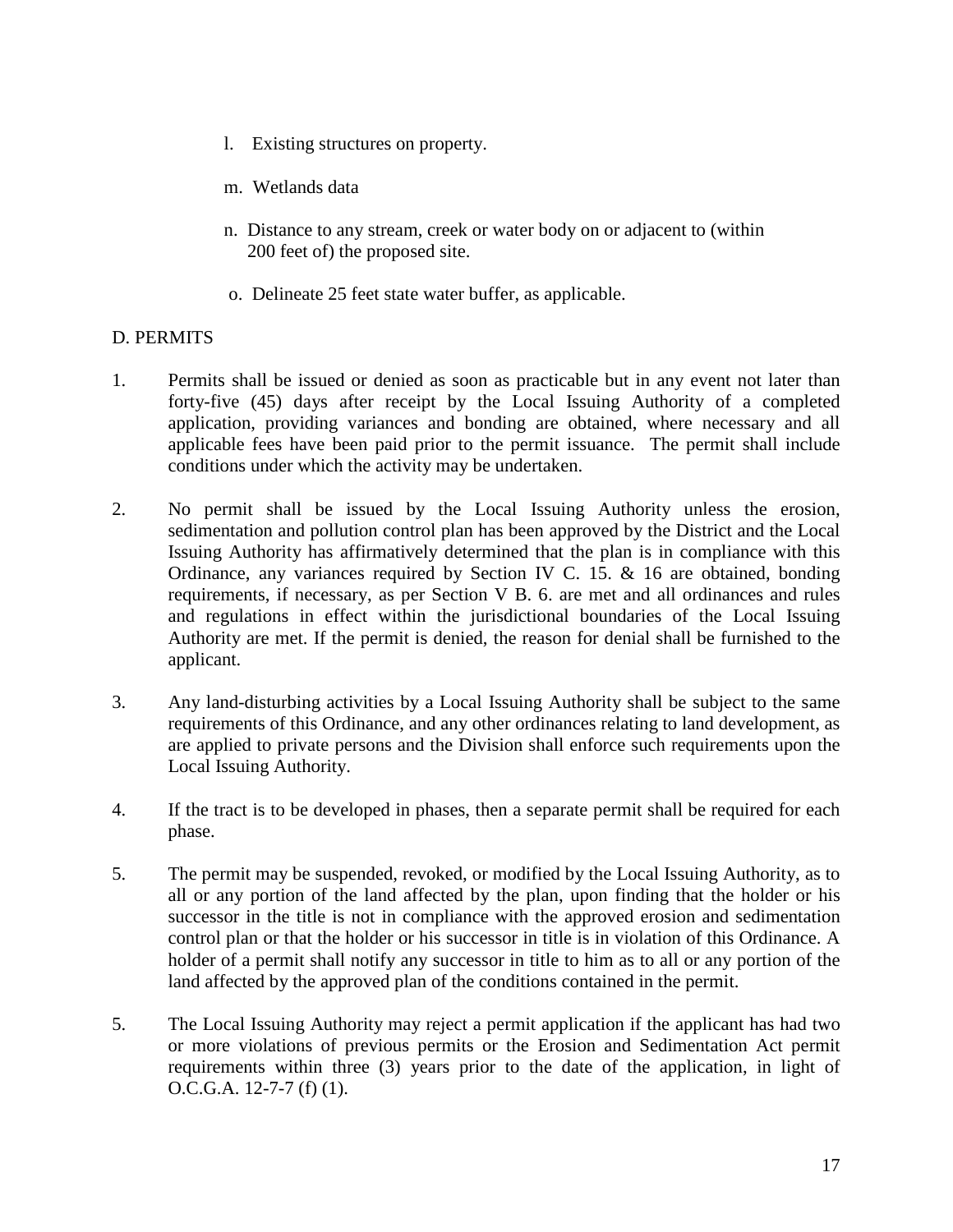### **SECTION VI**

#### **INSPECTION AND ENFORCEMENT**

- A. As an extension of the Local Issuing Authority, the Augusta Engineering Department will periodically inspect the sites of land-disturbing activities for which permits have been issued to determine if the activities are being conducted in accordance with the plan and if the measures required in the plan are effective in controlling erosion and sedimentation. Also, the Local Issuing Authority shall regulate primary, secondary and tertiary permittees as such terms are defined in the state general permit. Primary permittees shall be responsible for installation and maintenance of best management practices where the primary permittee is conducting land-disturbing activities. Secondary permittees shall be responsible for installation and maintenance of best management practices where the secondary permittee is conducting land-disturbing activities. Tertiary permittees shall be responsible for installation and maintenance where the tertiary permittee is conduction land-disturbing activities. If, through inspection, it is deemed that a person engaged in land-disturbing activities as defined herein has failed to comply with the approved plan, with permit conditions, or with the provisions of this Ordinance, a written notice to comply shall be served upon that person. The notice shall set forth the measures necessary to achieve compliance and shall state the time within which such measures must be completed. If the person engaged in the land-disturbing activity fails to comply within the time specified, he shall be deemed in violation of this Ordinance.
	- 1. Residential Construction of Individual Lots: The License and Inspection Department will inspect for compliance with this Ordinance for residential construction on individual lots. If a project is deemed not to be in compliance with the approved plot plan, the contractor will be issued a written notice to comply with the approved plot plan. The notice shall set forth the measures necessary to achieve compliance and shall state the time within which such measures must be completed. If the contractor engaged in the land disturbing activity fails to comply within the time specified, he shall be deemed in violation of this chapter.
- B. The Local Issuing Authority must amend its ordinances to the extent appropriate within twelve (12) months of any amendments to the Erosion and Sedimentation Act of 1975.
- C. The Augusta Engineering Department, as an extension of the Local Issuing Authority, shall have the power to conduct such investigations as it may reasonably deem necessary to carry out duties as prescribed in this Ordinance, and for this purpose to enter at reasonable times upon any property, public or private, for the purpose of investigation and inspecting the sites of land-disturbing activities.
- D. No person shall refuse entry or access to any authorized representative or agent of the Local Issuing Authority, the Commission, the District, or Division who requests entry for the purposes of inspection, and who presents appropriate credentials, nor shall any person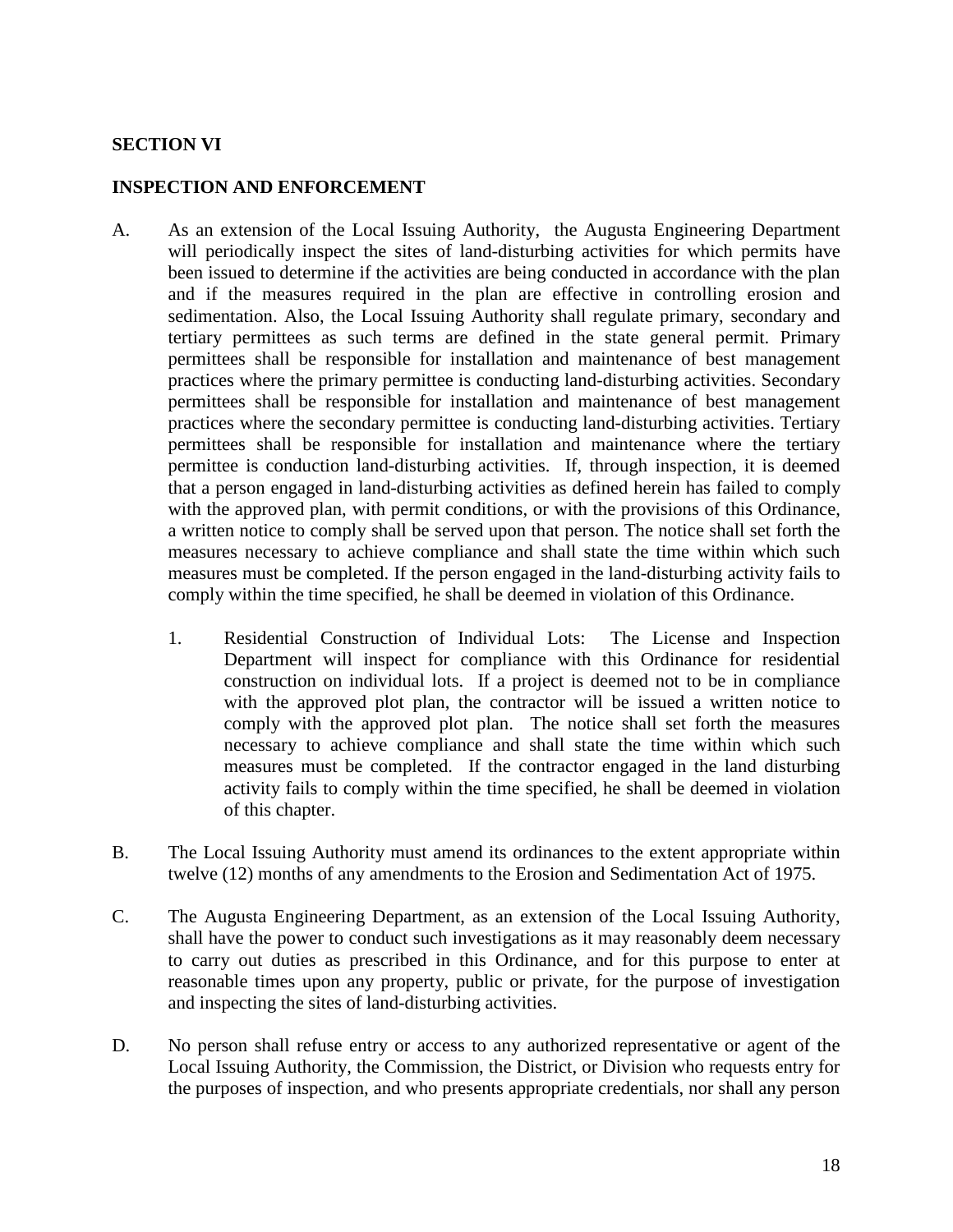obstruct, hamper or interfere with any such representative while in the process of carrying out his official duties.

- E. The District or the Commission or both shall semi-annually review the actions of counties and municipalities which have been certified as Local Issuing Authorities pursuant to O.C.G.A. 12-7-8 (a). The District or the Commission or both may provide technical assistance to any county or municipality for the purpose of improving the effectiveness of the county's or municipality's erosion, sedimentation and pollution control program. The District or the Commission shall notify the Division and request investigation by the Division if any deficient or ineffective local program is found.
- F. The Division may periodically review the actions of counties and municipalities which have been certified as Local Issuing Authorities pursuant to Code Section 12-7-8 (a). Such review may include, but shall not be limited to, review of the administration and enforcement of a governing authority's ordinance and review of conformance with an agreement, if any, between the District and the governing authority. If such review indicates that the governing authority of any county or municipality certified pursuant to O.C.G.A. 12-7-8 (a) has not administered or enforced its ordinances or has not conducted the program in accordance with any agreement entered into pursuant to O.C.G.A. 12-7-7 (e), the Division shall notify the governing authority of the county or municipality in writing. The governing authority of any county or municipality so notified shall have ninety (90) days within which to take the necessary corrective action to retain certification as a Local Issuing Authority. If the county or municipality does not take necessary corrective action within ninety (9 0) days after notification by the Division, the Division may revoke the certification of the county or municipality as a Local Issuing Authority.

# **SECTION VII**

## **PENALTIES AND INCENTIVES**

## A. FAILURE TO OBTAIN A PERMIT FOR LAND-DISTURBING ACTIVITY

If any person commences any land disturbing activity requiring a land disturbing permit as prescribed in this Ordinance without first obtaining said permit, the person shall be subject to revocation of his business license, work permit or other authorization for the conduct of a business and associated work activities within the jurisdictional boundaries of the Local Issuing Authority.

## B. STOP-WORK ORDERS

1. For the first violation of the provisions of this Ordinance, the Director or the Local Issuing Authority shall issue a written warning to the violator. The violator shall have five days to correct the violation. If the violation is not corrected within five days, the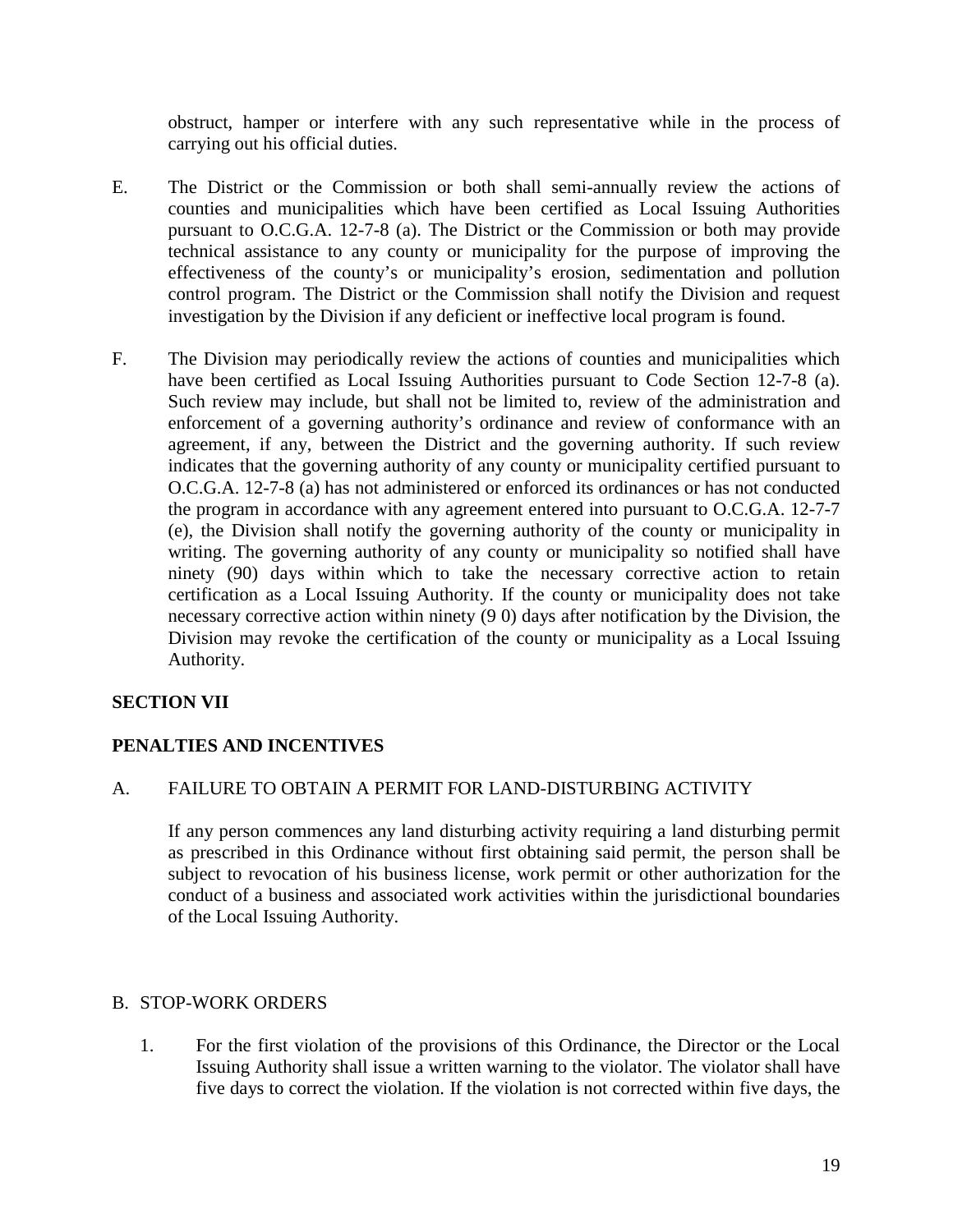Director or the Local Issuing Authority shall issue a Stop-Work Order requiring that land-disturbing activities be stopped until necessary corrective action or mitigation has occurred; provided, however, that, if the violation presents an imminent threat to public health or waters of the state or if the land-disturbing activities are conducted without obtaining the necessary permit, the Director or the Local Issuing Authority shall issue an immediate Stop-Work Order in lieu of a warning;

- 2. For a second and each subsequent violation, the Director, or the Local Issuing Authority, shall issue an immediate Stop-Work Order; and;
- 3. All Stop-Work Orders shall be effective immediately upon issuance and shall be in effect until the necessary corrective action or mitigation has occurred.
- 4. When a violation in the form of taking action without a permit, failure to maintain a stream buffer, or significant amounts of sediment, as determined by the Local Issuing Authority or by the Director or his or her Designee, have been or are being discharged into state waters and where best management practices have not been properly designed, installed, and maintained, a stop work order shall be issued by the Local Issuing Authority or by the Director or his or her Designee. All such stop work orders shall be effective immediately upon issuance and shall be in effect until the necessary corrective action or mitigation has occurred. Such stop work orders shall apply to all land-disturbing activity on the site with the exception of the installation and maintenance of temporary or permanent erosion and sediment controls.

## C. BOND FORFEITURE

If, through inspection, it is determined that a person engaged in land-disturbing activities has failed to comply with the approved plan, a written notice to comply shall be served upon that person. The notice shall set forth the measures necessary to achieve compliance with the plan and shall state the time within which such measures must be completed. If the person engaged in the land-disturbing activity fails to comply within the time specified, he shall be deemed in violation of this Ordinance and, in addition to other penalties, shall be deemed to have forfeited his Performance Bond, if required to post one under the provisions of Section V B. 5. (b). The Local Issuing Authority may call the bond or any part thereof to be forfeited and may use the proceeds to hire a contractor to stabilize the site of the land-disturbing activity and bring it into compliance.

## D. MONETARY PENALTIES

1. Any person who violates any provisions of this Ordinance, or any permit condition or limitation established pursuant to this Ordinance, or who negligently or intentionally fails or refuses to comply with any final or emergency order of the Director issued as provided in this Ordinance shall be liable for a civil penalty not to exceed \$2,500.00 per day. For the purpose of enforcing the provisions of this Ordinance, notwithstanding any provisions in any City charter to the contrary, municipal courts shall be authorized to impose penalty not to exceed \$2,500.00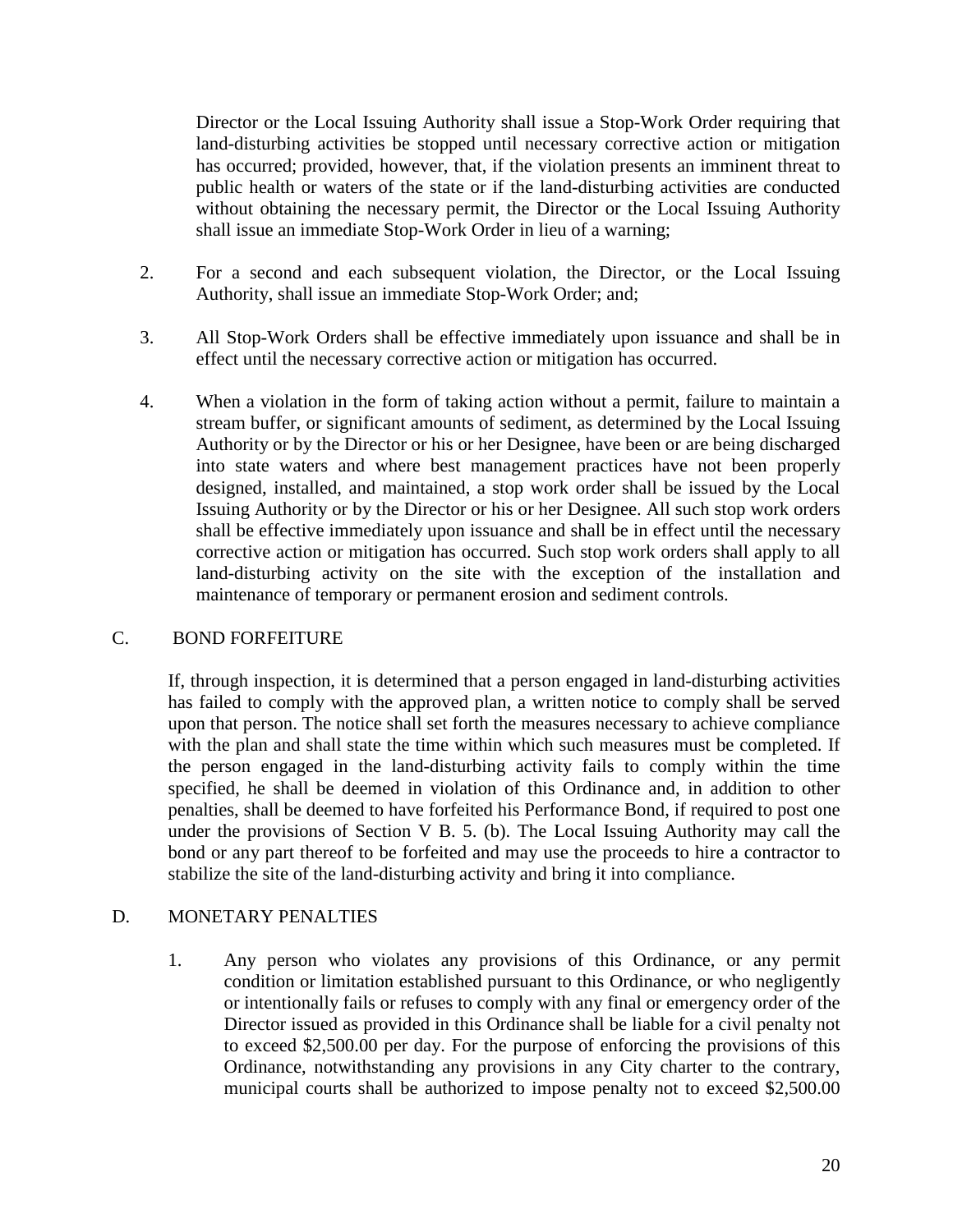for each violation. Notwithstanding any limitation of law as to penalties which can be assessed for violations of county ordinances, any magistrate court or any other court of competent jurisdiction trying cases brought as violations of this Ordinance under county ordinances approved under this Ordinance shall be authorized to impose penalties for such violations not to exceed \$2,500.00 for each violation. Each day during which violation or failure or refusal to comply continues shall be a separate violation.

- 2. Under provision of this section, any person who continues to violate, knowingly and intentionally becoming a habitual violator on the same or different site will be liable for a civil penalty not to exceed \$2,500.00 per day.
- 3. Penalties, less court costs, shall be returned to the Local Issuing Authority and deposited into the NPDES account.

# **SECTION VIII**

## **EDUCATION AND CERTIFICATION**

- A. Persons involved in land development design, review, permitting, construction, monitoring, or inspection or any land disturbing activity shall meet the education and training certification requirements, dependent on their level of involvement with the process, as developed by the Commission in consultation with the Division and the Stakeholder Advisory Board created pursuant to O.C.G.A. 12-7-20.
- B. For each site on which land-disturbing activity occurs, each entity or person acting as either a primary, secondary, or tertiary permittee, as defined in the state general permit, shall have as a minimum one person who is in responsible charge of erosion and sedimentation control activities on behalf of said entity or person and meets the applicable education or training certification requirements developed by the Commission present on site whenever landdisturbing activities are conducted on that site. A project site shall herein be defined as any land-disturbance site or multiple sites within a larger common plan of development or sale permitted by an owner or operator for compliance with the state general permit.
- C. Persons or entities involved in projects not requiring a state general permit but otherwise requiring certified personnel on site may contract with certified persons to meet the requirements of this Ordinance.
- D. If a state general permittee who has operational control of land-disturbing activities for a site has met the certification requirements of paragraph (1) of subsection (b) of O.C.G.A. 12-7- 19, then any person or entity involved in land-disturbing activity at that site and operating in a subcontractor capacity for such permittee shall meet those educational requirements specified in paragraph (4) of subsection (b) of O.C.G.A 12-7-19 and shall not be required to meet any educational requirements that exceed those specified in said paragraph.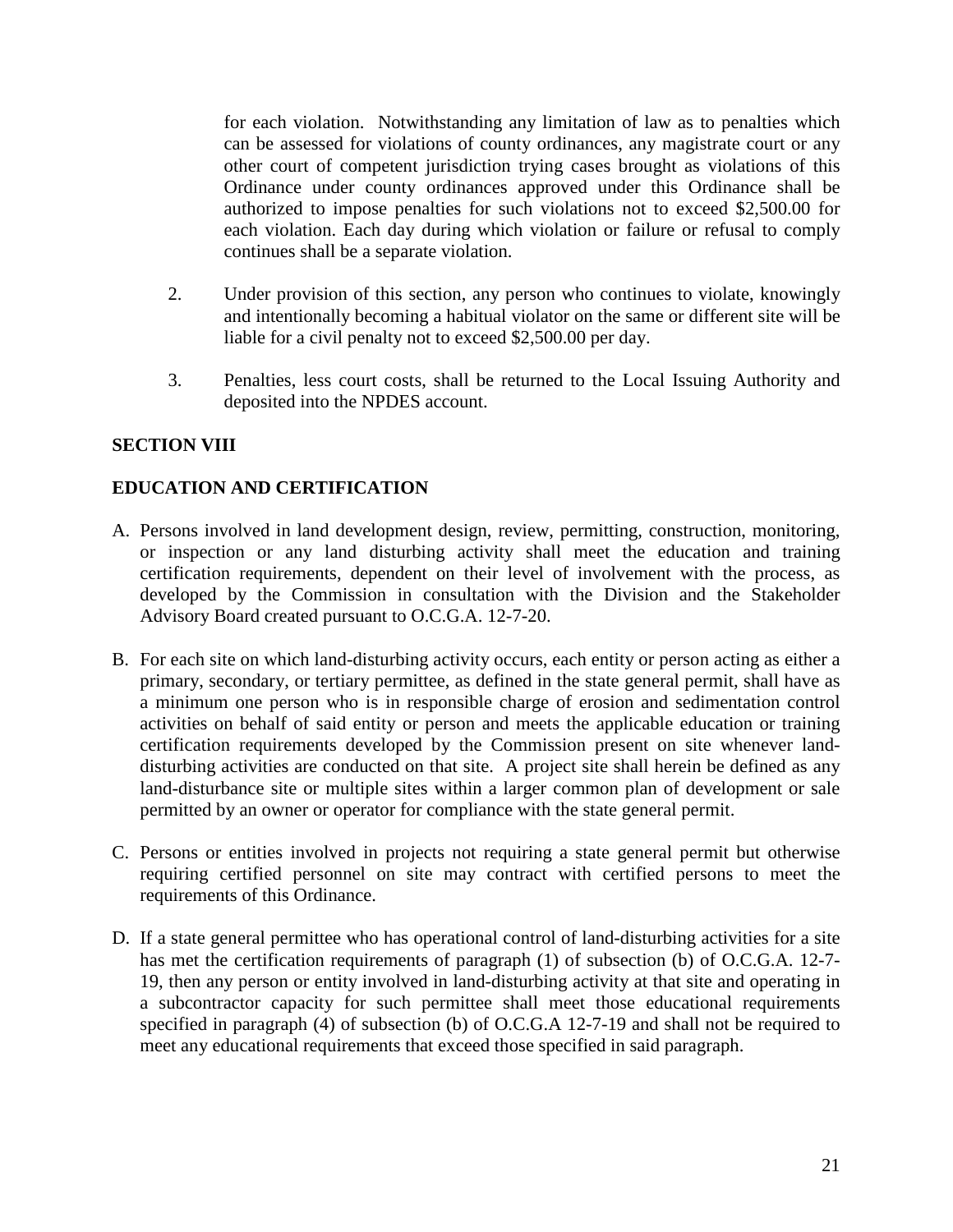#### **SECTION IX**

#### **ADMINISTRATIVE APPEAL JUDICIAL REVIEW**

#### A. ADMINISTRATIVE REMEDIES

The suspension, revocation, modification or grant with condition of a permit by the Local Issuing Authority upon finding that the holder is not in compliance with the approved erosion, sedimentation and pollution control plan; or that the holder is in violation of permit conditions; or that the holder is in violation of any ordinance; shall entitle the person submitting the plan or holding the permit to a hearing before the Augusta Commission within thirty (30) days after receipt by the Local Issuing Authority of written notice of appeal.

#### B. JUDICIAL REVIEW

Any person, aggrieved by a decision or order of the Local Issuing Authority, after exhausting his administrative remedies, shall have the right to appeal denovo to the Superior Court of Richmond County, Georgia.

#### **SECTION X**

### **EFFECTIVITY, VALIDITY AND LIABILITY**

#### A. EFFECTIVITY

This Ordinance shall become effective on the  $1<sup>st</sup>$  day of January, 2010; all ordinances or parts of ordinances in conflict with this Ordinance are hereby repealed.

#### B. VALIDITY

If any section, paragraph, clause, phrase, or provision of this Ordinance shall be adjudged invalid or held unconstitutional, such decisions shall not affect the remaining portions of this Ordinance.

#### C. LIABILITY

Neither the approval of a plan under the provisions of this Ordinance, nor the compliance with provisions of this Ordinance shall relieve any person from the responsibility for damage to any person or property otherwise imposed by law nor impose any liability upon the Local Issuing Authority or District for damage to any person or property.

The fact that a land-disturbing activity for which a permit has been issued results in injury to the property of another shall neither constitute proof of nor create a presumption of a violation of the standards provided for in this Ordinance or the terms of the permit.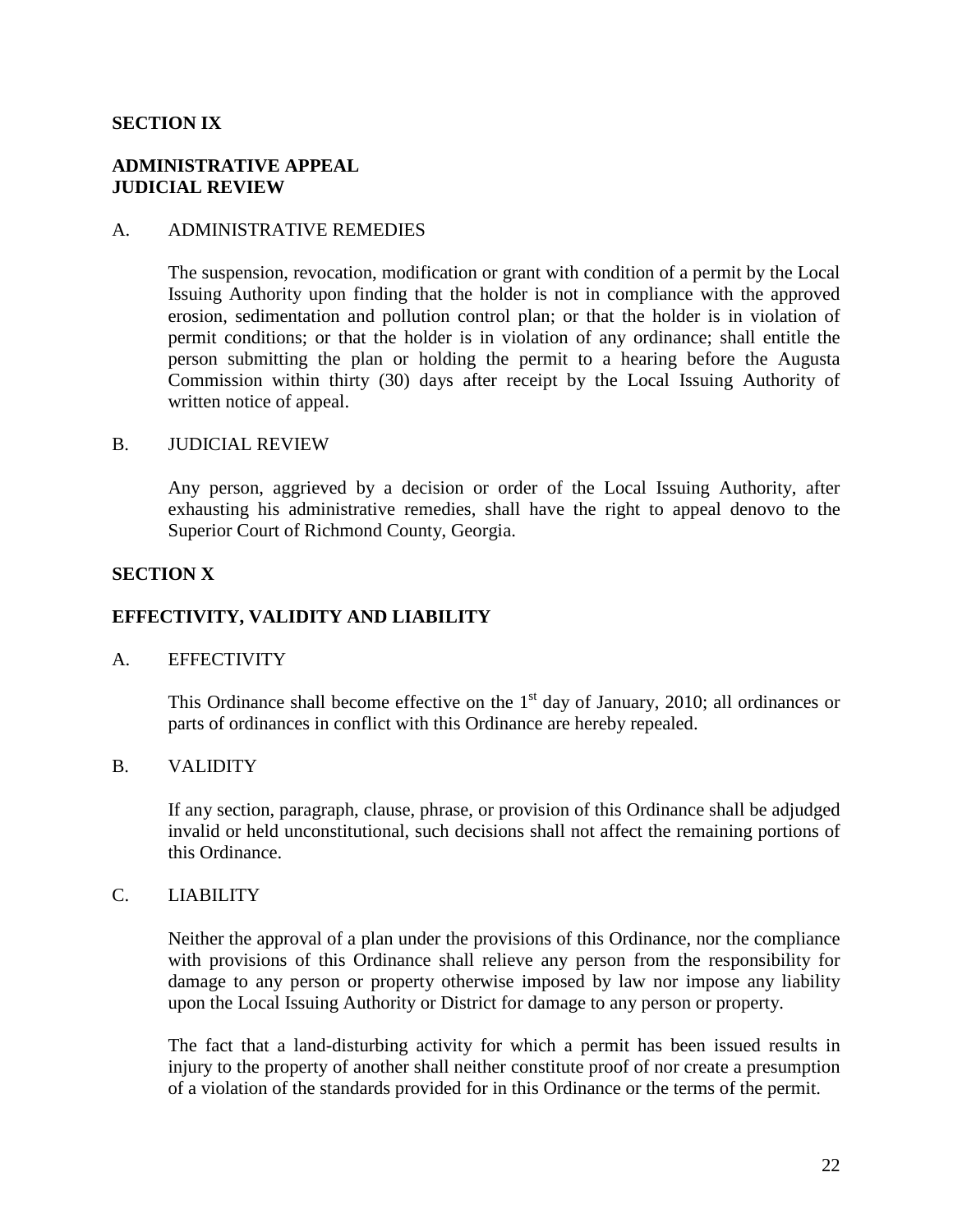No provision of this Ordinance shall permit any persons to violate the Georgia Erosion and Sedimentation Act of 1975, the Georgia Water Quality Control Act or the rules and regulations promulgated and approved there under or pollute any Waters of the State as defined thereby.